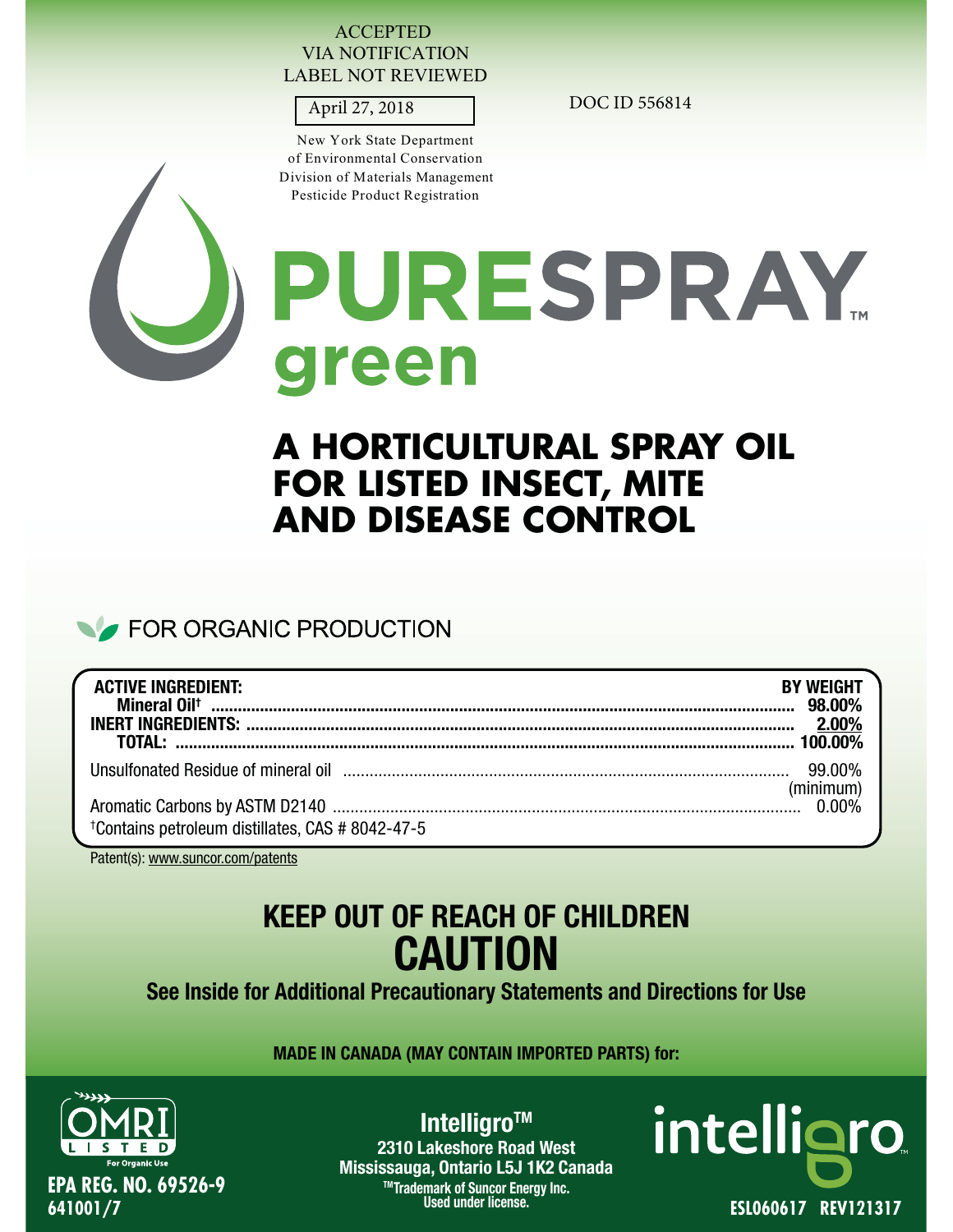| <b>FIRST AID</b>                                                                                                                                                                                                                                                                              |                                                                                                                                                                                                                                                |  |  |
|-----------------------------------------------------------------------------------------------------------------------------------------------------------------------------------------------------------------------------------------------------------------------------------------------|------------------------------------------------------------------------------------------------------------------------------------------------------------------------------------------------------------------------------------------------|--|--|
| lf<br><b>Swallowed:</b>                                                                                                                                                                                                                                                                       | • Immediately call a poison control center or doctor.<br>• Do not induce vomiting unless told to by a poison control center or doctor.<br>• Do not give any liquid to the person.<br>• Do not give anything by mouth to an unconscious person. |  |  |
| If on Skin<br>or Clothing:                                                                                                                                                                                                                                                                    | • Take off contaminated clothing.<br>• Rinse skin immediately with plenty of water for 15-20 minutes.<br>• Call a poison control center or doctor for treatment advice.                                                                        |  |  |
| If in Eyes:                                                                                                                                                                                                                                                                                   | . Hold eye open and rinse slowly and gently with water for 15-20 minutes.<br>• Remove contact lenses, if present, after the first 5 minutes, then continue rinsing eye.<br>• Call a poison control center or doctor for treatment advice.      |  |  |
| If Inhaled:<br>• Move person to fresh air.<br>. If person is not breathing, call 911 or an ambulance, then give artificial respiration,<br>preferably mouth-to-mouth if possible.<br>• Call a poison control center or doctor for further treatment advice.                                   |                                                                                                                                                                                                                                                |  |  |
| Have the product container or label with you when calling a poison control center or doctor or going for treatment.<br>FOR A MEDICAL EMERGENCY INVOLVING THIS PRODUCT CALL:<br>INTELLIGRO: 1-844-388-2665, CANUTEC TRANSPORTATION: 613-996-6666 OR A POISON CONTROL CENTER AT 1-800-222-1222. |                                                                                                                                                                                                                                                |  |  |

**NOTE TO PHYSICIAN:** Petroleum distillate poses aspiration pneumonia hazard. Only minor irritation should be expected from any type of exposure other than pulmonary aspiration. Ingestion may result in some gastroenteritis and mild diarrhea. Since systemic toxicity is not expected, the added risk of aspiration from attempts to induce vomiting or lavage are deemed not warranted.

# **PRECAUTIONARY STATEMENTS**

### **HAZARDS TO HUMANS AND DOMESTIC ANIMALS CAUTION**

Harmful if swallowed. Harmful if absorbed through skin. Avoid contact with eyes, skin or clothing. Prolonged or frequently repeated skin contact may cause allergic reaction in some individuals.

#### **PERSONAL PROTECTIVE EQUIPMENT (PPE):**

#### **Mixers, loaders, applicators, flaggers, and other handlers must wear:**

- Long sleeved shirt and long pants
- Chemical-resistant gloves made of Barrier Laminate, Nitrile rubber ≥14 mils, Neoprene Rubber ≥ 14 mils or Viton ≥ 14 mils • Shoes plus socks
- See **Engineering Controls Statements** for additional requirements.

**User Safety Requirements:** Follow manufacturer's instructions for cleaning and maintaining PPE. If there are no such instructions for washables, use detergent and hot water. Keep and wash PPE separately from other laundry. Discard clothing and other absorbent materials that have been drenched or heavily damaged by this product's concentrate. Do not reuse them.

**Engineering Controls Statements:** When handlers use closed systems or enclosed cabs in a manner that meets with requirements listed in the Worker Protection Standard (WPS) for agricultural pesticides [40 CFR 170.240 (d) (4-6)], the handler PPE requirements may be reduced or modified as specified in the WPS.

## **USER SAFETY RECOMMENDATIONS**

**Users should:** Wash hands before eating, drinking, chewing gum, using tobacco or using the toilet. Remove clothing and/or PPE immediately if pesticide gets inside. Then wash thoroughly and put on clean clothing. Remove PPE immediately after handling this product. Wash the outside of gloves before removing. As soon as possible, wash thoroughly and change into clean clothing.

## **ENVIRONMENTAL HAZARDS**

Do not apply directly to water, or to areas where surface water is present or to intertidal areas below the mean high water mark. Do not contaminate water when disposing of equipment wash waters or rinsate. Drift and runoff may be hazardous to aquatic organisms in water adjacent to treated areas.

# **DIRECTIONS FOR USE**

It is a violation of Federal law to use this product in a manner inconsistent with its labeling. Do not apply this product through any type of irrigation system. Do not apply this product in a way that will contact workers or other persons, either directly or through drift. Only protected handlers may be in the area during application. For any requirements specific to your State or Tribe, consult the agency responsible for pesticide regulation.

This product may be applied on the plants listed on this label that are growing in or around habitable buildings, along city streets and other rights of way, as well as in agricultural settings. Refer to the appropriate table for the application rate needed to control a specific pest on a specific plant. **Protect painted surfaces, carpet and furnishings from overspray. This product may cause discoloration of concrete, brick driveways.**

#### **Aerial application of this product is prohibited.**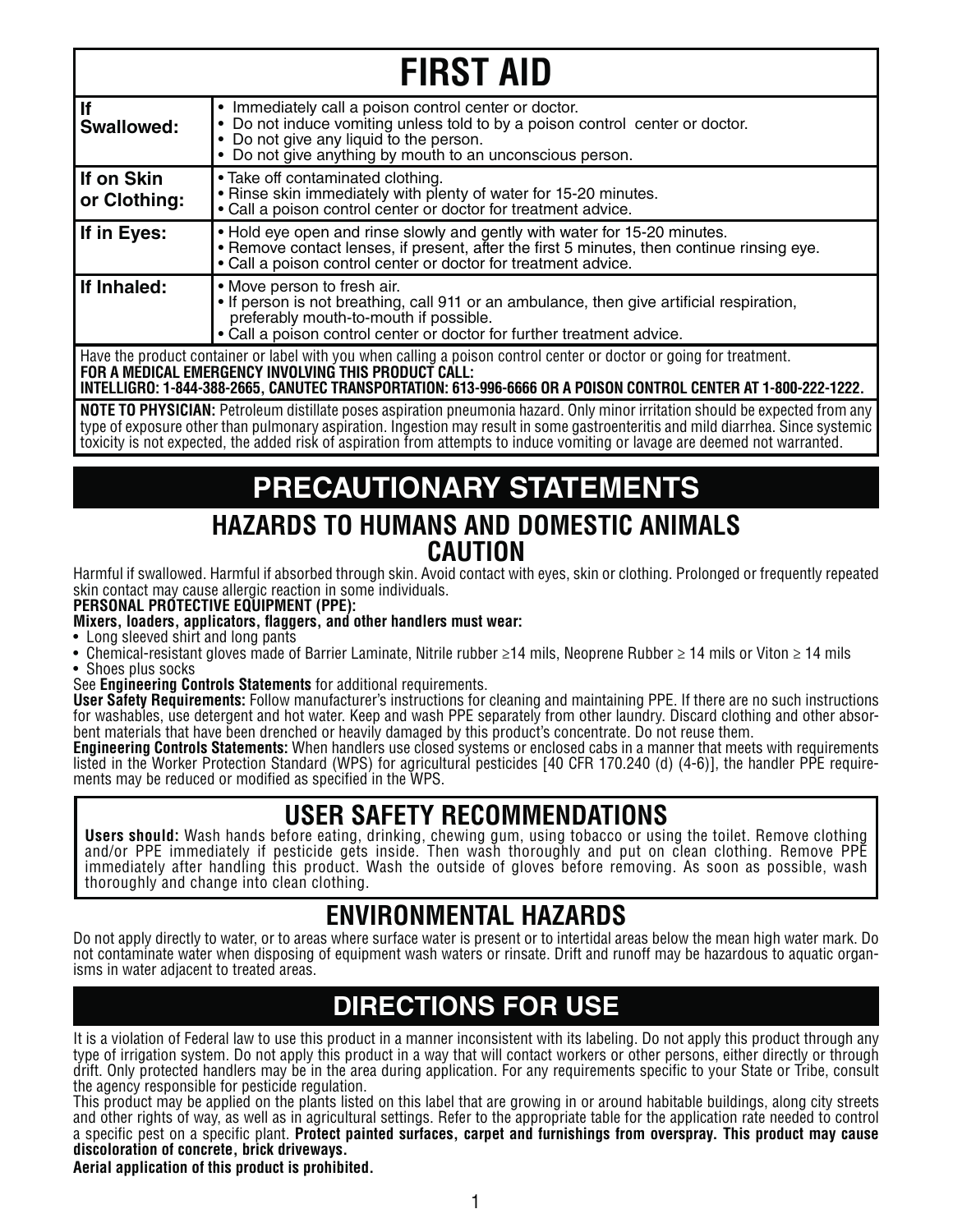# **AGRICULTURAL USE REQUIREMENTS**

Use this product only in accordance with its labeling and with the Worker Protection Standard, 40 CFR part 170. This Standard contains requirements for the protection of agricultural workers on farms, forests, nurseries, and greenhouses, and handlers of agricultural pesticides. It contains requirements for training, decontamination, notification, and emergency assistance. It also contains specific instructions and exceptions pertaining to the statements on this label about personal protective equipment (PPE), and restricted-entry interval. The requirements in this box only apply to uses of this product that are covered by the Worker Protection Standard. Do not enter or allow worker entry into treated areas during the restricted entry interval (REI) of 4 hours.

PPE required for early entry to treated areas that is permitted under the Worker Protection Standard and that involves contact with anything that has been treated, such as plants, soil, or water, is: coveralls, shoes plus socks, and chemical-resistant gloves made of any waterproof material.

# **NON-AGRICULTURAL USE REQUIREMENTS**

The requirements in this box apply to uses of this product that are NOT within the scope of the Worker Protection Standard for agricultural pesticides (40 CFR Part 170). The WPS applies when this product is used to produce agricultural plants on farms, forests, nurseries, or greenhouses. Do not enter or allow others to enter until sprays have dried.

# **STORAGE AND DISPOSAL**

#### Do not contaminate water, food or feed by storage or disposal.

**PESTICIDE STORAGE:** Keep out of reach of children and animals. Store in original containers only. Store in a cool, dry place and avoid excess heat. Carefully open containers. After partial use, replace lids and close tightly. Do not put concentrate or dilute material into food or drink containers.

In case of spill, avoid contact, isolate area and keep out animals and unprotected persons. Confine spills. To confine spill: If liquid, dike surrounding area or absorb with sand, cat litter or commercial clay. If dry material, cover to prevent dispersal. Place damaged package in a holding container. Identify contents.

**PESTICIDE DISPOSAL:** Wastes resulting from the use of this product may be disposed of on site or at an approved waste disposal facility.

#### **CONTAINER DISPOSAL:**

#### **Rigid, nonrefillable containers equal to or less than 5 gallons:**

Nonrefillable container. Do not reuse or refill this container. Offer for recycling, if available. Triple rinse (or equivalent) promptly after emptying. Triple rinse as follows: Empty the remaining contents into application equipment or a mix tank and drain for 10 seconds after the flow begins to drip. Fill the container ¼ full with water and recap. Shake for 10 seconds. Pour rinsate into application equipment or a mix tank or store rinsate for later use or disposal. Drain for 10 seconds after the flow begins to drip. Repeat this procedure two more times. If recycling is unavailable, puncture and dispose of container in sanitary landfill, or by incineration, or if allowed by state and local authorities, by burning. If burned, stay out of smoke.

#### **Rigid, nonrefillable containers greater than 5 gallons:**

Nonrefillable container. Do not reuse or refill this container. Offer for recycling, if available. Triple rinse (or equivalent) promptly after emptying. Triple rinse as follows: Empty the remaining contents into application equipment or a mix tank. Fill the container ¼ full with water. Replace and tighten closures. Tip container on its side and roll it back and forth, ensuring at least one complete revolution, for 30 seconds. Stand the container on its end and tip it back and forth several times. Turn the container over onto its other end and tip it back and forth several times. Empty the rinsate into application equipment or a mix tank or store rinsate for later use or disposal. Repeat this procedure two more times. **For Plastic containers greater than 5 gallons:** If recycling is unavailable, puncture and dispose of container in sanitary landfill, or by incineration, or if allowed by state and local authorities, by burning. If burned, stay out of smoke. **For Metal containers greater than 5 gallons:** If recycling is unavailable, puncture and dispose of container in a sanitary landfill, or by other procedures approved by state and local authorities.

#### **Refillable container, greater than 110 gallons:**

Refillable container. Refill this container with pesticides only. Do not reuse this container for any other purpose. Cleaning the container before final disposal is the responsibility of the person disposing of the container. Cleaning the container before refilling is the responsibility of the refiller. To clean the container before final disposal, empty the remaining contents from this container into the mix tank. Triple rinse the interior of the container with water by using a suitable hose and nozzle attachment or pressure rinser. Collect and store the rinsate for proper disposal. Then, offer the container for recycling or reconditioning, If recycling is unavailable, puncture and dispose of container in a sanitary landfill, or by other procedures approved by state and local authorities.

# **USE RESTRICTIONS**

Do not apply this product when the temperature at time of application is above 95° F. Do not apply this product if the temperature is predicted to be near or below freezing (32°F) within 24 hours of application. Do not apply this product during hot dry winds, rain, or when these or other unsuitable weather conditions have been predicted.

Spray plants only when they are in vigorous condition and when their moisture content is suitable.

Do not apply this product through any type of irrigation system.

Do not overspray or double-spray.

**Preharvest Interval:** Except where this label specifies otherwise, this product may be used up to the day of harvest.

**Sulfur:** Do not mix this product with sulfur or sulfur-containing products. Before using this product, make sure that spray tank and other equipment are free of sulfur residues. **On Grapes:** Do not apply sulfur within 10 days of an oil application. **On all other Crops:** Do not apply micronized sulfur within 10 days of an oil application, and do not apply oil within 14 days of an application of wettable or dusting sulfur. **Do not use this product with the following chemicals:** Captan or Folpet, during, with or following an oil spray. Do not use chlorothalonil (Bravo), dicloran (Botran), or permethrin (Ambush, Pounce) within 14 days before or after use of this product. Do not use chlorothalonil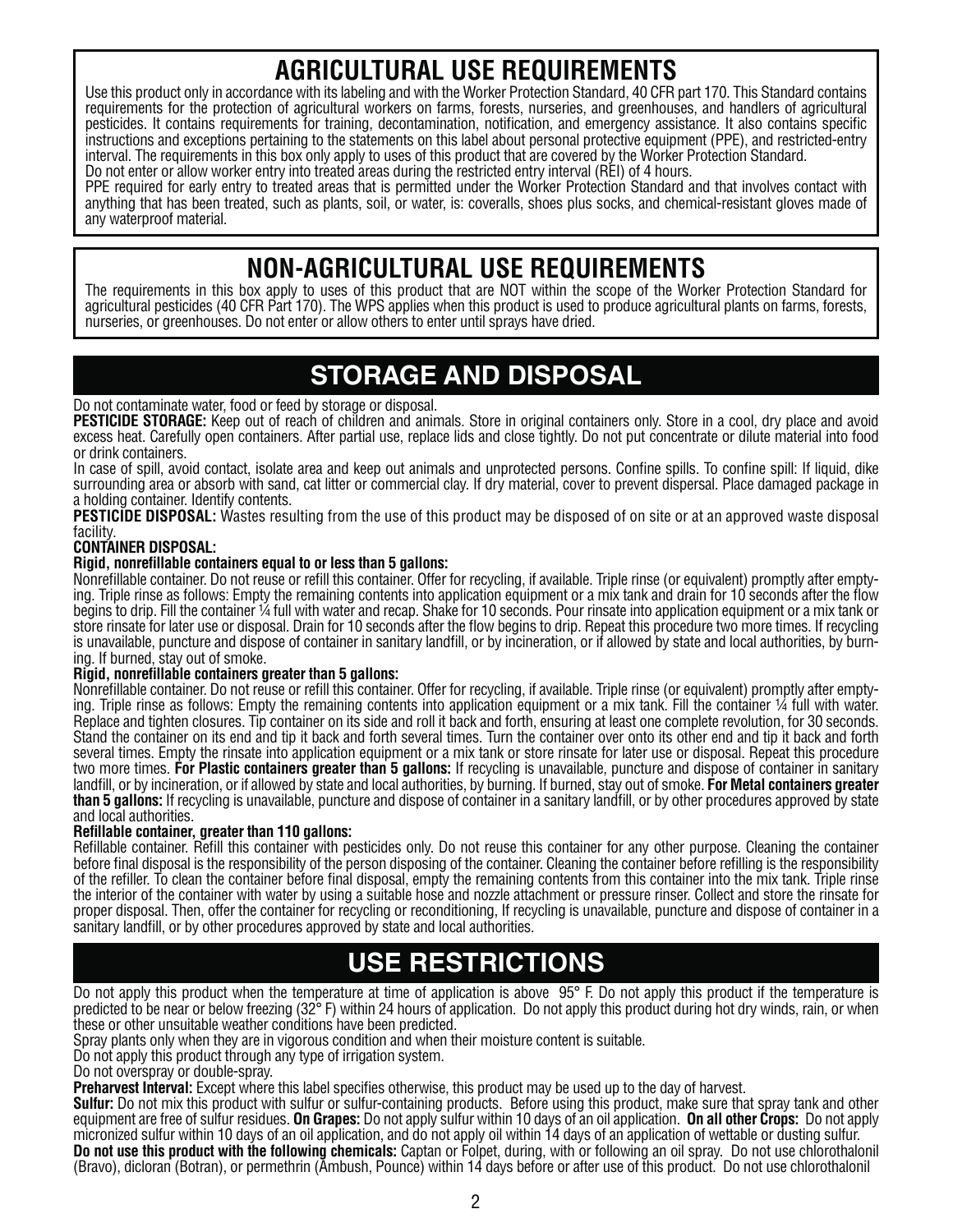(Bravo) in a spray program with this product on grapes, ornamentals, or strawberries. Do not use dicofol (Kelthane) in a spray program with this product on ornamentals or strawberries. Do not use propargite (Omite) with this product or within 30 days before or after use of this product (or any other oil spray).

# **USE PRECAUTIONS**

This product has not been tested on all species or varieties of crops, ornamentals, non-bearing or commercial trees, and greenhouse plants that are listed on this label. Before treating a large area, treat a small area or a small number of plants and observe the response to treatment for several days before making a full-scale application.

### **INTEGRATED PEST MANAGEMENT AND RESISTANCE MANAGEMENT**

This product can be used in resistance management strategies or in integrated pest management (IPM) programs.

PureSpray GREEN is effective for use in programs that attempt to minimize disease resistance as there are no known resistance issues with PureSpray GREEN.

Consult with your Federal, State or local Cooperative Extension Specialist for guidance on the proper use of PureSpray GREEN in programs for resistance management and using it in an IPM program.

### **SPRAY DRIFT MANAGEMENT**

A variety of factors including weather conditions (e.g., wind direction, wind speed, temperature, and relative humidity) and method of application (e.g., ground or airblast) can influence pesticide drift. The applicator and grower must evaluate all factors and make appropriate adjustments when applying this product.

#### **Wind Speed**

Do not apply at wind speeds greater than 15 mph at the application site.

#### **Temperature Inversions**

If applying at wind speeds less than 3 mph, the applicator must determine if (a) conditions of temperature inversion exist, or (b) stable atmospheric conditions exist at or below nozzle height. Do not make applications into areas of temperature inversions or stable atmospheric conditions.

#### **Release Height**

Apply using a nozzle height of no more than 4 feet above the ground or crop canopy.

#### **Droplet Size**

Apply as a medium or coarser spray (ASABE standard 572), and the minimum volume mean diameter (VMD) for spinning atomizer nozzles.

For **Airblast Applications**, turn off outward pointing nozzles at row ends and when spraying outer row. To minimize spray loss over the top in orchard applications, spray must be directed into the canopy.

# **MIXING DIRECTIONS**

- Observe all precautions, limitations, and restrictions on labeling of all products used in tank mixing. Users must follow the most restrictive directions for use and precautionary statements of each product used in the tank mixing.
- Use consistent agitation to keep spray thoroughly in solution. White mixture indicates good emulsification.
- Add and mix wettable powders before adding PureSpray GREEN.
- Calculate required amounts of water and PureSpray GREEN. Fill the tank half full with water, then add the calculated amount of PureSpray GREEN and the remaining water requirement.
- If using an injector system, adhere to proper mixing instructions.
- DO NOT USE THIS MATERIAL IF IT DOES NOT EMULSIFY.

# **APPLICATION PROCEDURES**

To improve coverage, dilute applications (greater than 100 gallons of spray solution per acre) should be made. Concentrate applications (usually from 20 to 100 gallons of spray solution) may reduce the coverage and thus the effectiveness. Application volumes depend on the crop type, crop size and target pest. Adjust the spray volume to obtain thorough coverage without runoff. Use extreme care when using concentrate sprays as the potential for crop phytotoxicity is increased. A concentrate application can provide satisfactory results as long as the spray unit is properly engineered, calibrated and operated.

When applying by **ground equipment**, use enough spray solution to completely penetrate the leaf canopy and cover both top and bottom of all leaves until wet but without significant runoff. This label's directions regarding volume of spray solution pertain to applications to mature trees and vines with normal foliage cover. Reduce rates proportionally for smaller and immature plants.

Except where limited by this label, the optimum spray volume depends upon tree or crop size, planting density, and growth stage. Per-acre minimum and maximum spray volumes range from **100-800 gallons for dilute spray,** and **20-100 gallons for concentrate spray.** Be sure to check instructions and equipment used with your local Agricultural Extension agents. Follow prescribed spray volumes unless otherwise indicated in the Application Rate Tables. If required the amount of water can be adjusted to accommodate local needs and / or application equipment such as electrostatic sprayers.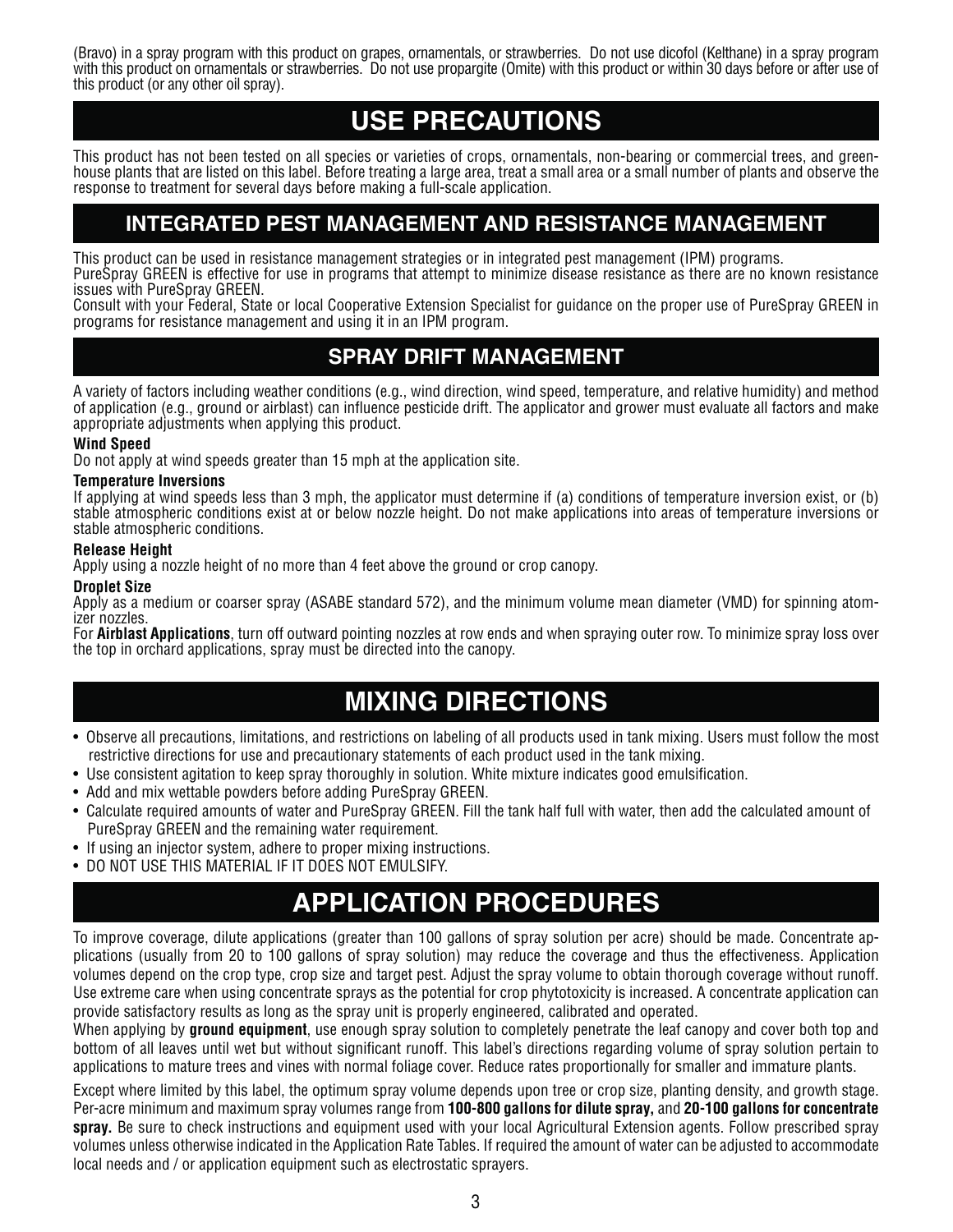# **APPLICATION RATE TABLES**

| FRUIT AND NUT CROPS and OTHER LISTED PERENNIAL CROPS                                                            |                                                                                                                                                                                                                                                                                                                               |                                                                                                                                                   |                                                                                                                                                                                                                                                                                                                                                                                                                                                                                              |
|-----------------------------------------------------------------------------------------------------------------|-------------------------------------------------------------------------------------------------------------------------------------------------------------------------------------------------------------------------------------------------------------------------------------------------------------------------------|---------------------------------------------------------------------------------------------------------------------------------------------------|----------------------------------------------------------------------------------------------------------------------------------------------------------------------------------------------------------------------------------------------------------------------------------------------------------------------------------------------------------------------------------------------------------------------------------------------------------------------------------------------|
| <b>CROP</b>                                                                                                     | <b>PESTS</b>                                                                                                                                                                                                                                                                                                                  | <b>APPLICATION RATE of</b><br><b>PureSpray GREEN (PSG)</b>                                                                                        | <b>COMMENTS</b>                                                                                                                                                                                                                                                                                                                                                                                                                                                                              |
| <b>ACEROLA*</b><br>(Barbados<br>Cherry),<br>ATEMOYA*,<br><b>CARAMBOLA*</b><br>(Star Fruit),<br><b>RAMBUTAN*</b> | Aphids,<br>Beetle Larvae,<br>Caterpillars<br>Leafhopper,<br>Leafminers,<br>Mites.<br>Thrips,<br>Whitefly,<br>Alternaria Leafspot,<br>Gummy Stem Blight,<br>Powdery Mildew,<br>Rust                                                                                                                                            | <b>Dilute Spray:</b> Use $0.75 - 1.5$<br>gals. of PSG per 100 gals.<br>of water.<br><b>Concentrate Spray:</b> Use 3 - 6<br>gals. of PSG per acre. | Spray once or twice weekly depending on<br>the rapid growth of the crop and / or vector<br>pressure. When using to control insect<br>transmitted diseases, use higher pressure<br>(minimum 100 psi) and ceramic hollow<br>cone nozzles.                                                                                                                                                                                                                                                      |
|                                                                                                                 | <b>Cucumber Mosaic Virus,</b><br>Papaya Ringspot Virus,<br>Pepper Mottle Virus,<br>Potato Leafroll Virus.<br>Potato Virus Y.<br>Tobacco Etch Virus,<br>Watermelon Mosaic Virus 2,<br>Zucchini Yellow Mosaic Virus                                                                                                             | <b>Dilute Spray: Use 0.75 gals.</b><br>of PSG per 100 gals. of water.<br><b>Concentrate Spray:</b> Use 3 - 6<br>gals. of PSG per acre.            |                                                                                                                                                                                                                                                                                                                                                                                                                                                                                              |
| ALMONDS,<br>APRICOTS,<br>CHERRIES,<br>NECTARINES,<br>PEACHES.<br><b>PISTACHIOS</b>                              | Aphid eggs,<br>Black Scale,<br>Brown Mite eggs,<br>European Fruit Lecanium<br>Scale,<br>European Red Mite eggs,<br>Frosted Scale,<br>Fruit Tree Leafroller eggs*,<br>Olive Scale,<br><b>Overwintering Phytocoris</b><br>plant bug eggs* (only on<br>pistachio),<br>Overwintering Tent Caterpillar<br>eggs*,<br>San Jose Scale | <b>Dilute Spray: Use 1-3 gals. of</b><br>PSG per 100 gals. of water.<br><b>Concentrate Spray: Use 6-8</b><br>gals. of PSG per acre.               | DORMANT/DELAYED DORMANT TO GREEN<br><b>TIP</b><br>Preferred times of application for European<br>Fruit Lecanium Scale and European Red Mite<br>eggs are Delayed Dormant to Green Tip, and<br>for San Jose Scale are Dormant, Delayed<br>Dormant to Green Tip.<br><b>Pistachios</b><br>For use on pistachios, apply as a dormant<br>and/or post harvest treatment. For pistachios<br>in Arizona, apply 4 gallons of oil per acre.<br>In California, apply up to 6 gallons of oil<br>per acre. |
|                                                                                                                 | Cottony Peach Scale,<br>Terrapin Scale                                                                                                                                                                                                                                                                                        | <b>Dilute Spray:</b> Use 2-3 gals. of<br>PSG per 100 gals of water.<br><b>Concentrate Spray: Use 8-12</b><br>gals. of PSG per acre.               | DORMANT/DELAYED DORMANT                                                                                                                                                                                                                                                                                                                                                                                                                                                                      |
|                                                                                                                 | White Peach Scale on<br>Peaches: Only for use in<br>Georgia, Florida, South<br>Carolina, North Carolina,<br>and Alabama.                                                                                                                                                                                                      | <b>Dilute Spray: Use 1.5-2 gals.</b><br>of PSG per 100 gals. of water.<br><b>Concentrate Spray: Use 6-8</b><br>gals. of PSG per acre.             | <b>DORMANT</b><br>Apply before buds begin to swell in the<br>spring. Make 2 applications 7-14 days apart,<br>according to local recommendations, during<br>the dormant period.                                                                                                                                                                                                                                                                                                               |
|                                                                                                                 | Powdery Mildew<br>(Cherries, Nectarines*<br>and Peaches* only)                                                                                                                                                                                                                                                                | <b>Dilute Spray:</b> Use 1-2 gals. of<br>PSG per 100 gals. of water.<br><b>Concentrate Spray: Use 6-8</b><br>gals. of PSG per acre.               | <b>Cherries</b><br>Preharvest Use: Use up to pit hardening<br>stage. Apply at 10-14 day intervals, but<br>shorten the interval and use the highest<br>rate when disease conditions are severe.<br>Postharvest applications may be made to<br>maintain control and reduce overwintering<br>inoculum.                                                                                                                                                                                          |
| <b>Continues on</b><br>next page                                                                                |                                                                                                                                                                                                                                                                                                                               |                                                                                                                                                   | Nectarines/Peaches*<br>Begin at 5% bloom and continue at 10-14<br>day intervals until terminal growth phase<br>stops. Do not apply to oil sensitive varieties.                                                                                                                                                                                                                                                                                                                               |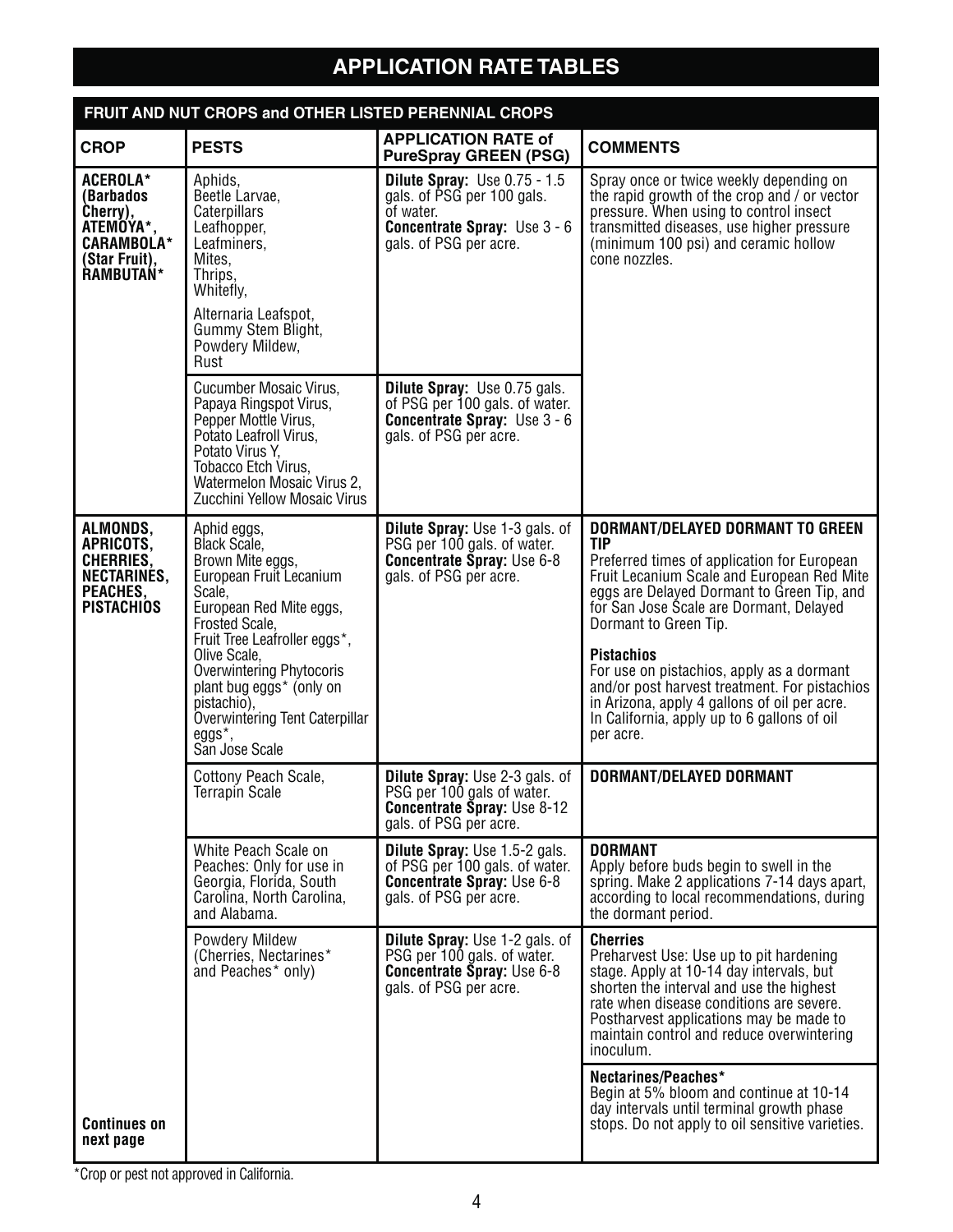| FRUIT AND NUT CROPS and OTHER LISTED PERENNIAL CROPS                                                              |                                                                                                                                                                                  |                                                                                                                                                                                                                                                         |                                                                                                                                                                                                                                                                                                                                                                                                                                                                                                                                                                                                                                                           |
|-------------------------------------------------------------------------------------------------------------------|----------------------------------------------------------------------------------------------------------------------------------------------------------------------------------|---------------------------------------------------------------------------------------------------------------------------------------------------------------------------------------------------------------------------------------------------------|-----------------------------------------------------------------------------------------------------------------------------------------------------------------------------------------------------------------------------------------------------------------------------------------------------------------------------------------------------------------------------------------------------------------------------------------------------------------------------------------------------------------------------------------------------------------------------------------------------------------------------------------------------------|
| <b>CROP</b>                                                                                                       | <b>PESTS</b>                                                                                                                                                                     | <b>APPLICATION RATE of</b><br><b>PureSpray GREEN (PSG)</b>                                                                                                                                                                                              | <b>COMMENTS</b>                                                                                                                                                                                                                                                                                                                                                                                                                                                                                                                                                                                                                                           |
| ALMONDS,<br>APRICOTS,<br>CHERRIES,<br>NECTARINÉS,<br>PEACHES,<br><b>PISTACHIOS</b>                                | European Red Mite,<br>Brown Mite,<br>Pacific Mite.<br>Two-spotted Spider Mite                                                                                                    | Dilute Spray: Use 0.5-1.5 gals.<br>of PSG per 100 gals. of water.<br><b>Concentrate Spray: Do not</b><br>use more than 4 gals. of PSG<br>per acre.                                                                                                      | <b>FOLIAR AND POSTHARVEST SPRAY</b><br>Apply when mites first appear. Repeat sprays<br>every 10-14 days. Post harvest sprays may<br>be made to maintain control and reduce<br>overwintering pressure. Do not apply oil to<br>sensitive varieties.                                                                                                                                                                                                                                                                                                                                                                                                         |
| <b>APPLES</b>                                                                                                     | Apple Aphid eggs,<br>Codling Moth*,<br>European Fruit Lecanium<br>Scale,<br>European Red Mite eggs,<br>Forbes Scale,<br>Olive Scale,<br>Rosy Apple Aphid eggs,<br>San Jose Scale | <b>Dilute Spray: Use 1-2 gals. of</b><br>PSG per 100 gals. of water.<br><b>Concentrate Spray: Use 3-8</b><br>gals. of PSG per acre.                                                                                                                     | DORMANT/DELAYED DORMANT TO 1/2 INCH<br><b>GREEN</b><br><b>Codling Moth:</b> Use to control first generation<br>early instar stages only.                                                                                                                                                                                                                                                                                                                                                                                                                                                                                                                  |
|                                                                                                                   | Apple Red Bug,<br>European Red Mite,<br>Fruit Tree Leafroller,<br><b>Scurfy Scale</b>                                                                                            | <b>Dilute Spray: Use 1-3 gals. of</b><br>PSG per 100 gals. of water.<br><b>Concentrate Spray: Use 3-12</b><br>gals. of PSG per acre.                                                                                                                    | DORMANT/DELAYED DORMANT TO 1/2 INCH<br><b>GREEN</b><br><b>European Red Mite: Delayed dormant</b><br>preferred                                                                                                                                                                                                                                                                                                                                                                                                                                                                                                                                             |
|                                                                                                                   | <b>Powdery Mildew</b>                                                                                                                                                            | <b>Dilute Spray: Use 1-2 gals. of</b><br>PSG per 100 gals. of water.<br><b>Concentrate Spray: Use 3-12</b><br>gals. of PSG per acre.                                                                                                                    | Apply at tight cluster and continue every 10-14<br>days through second cover spray. Use the<br>highest specified rates and a 10-day application<br>interval when disease conditions are severe.                                                                                                                                                                                                                                                                                                                                                                                                                                                           |
|                                                                                                                   | European Red Mite<br>Fruit Tree Leafroller*,<br>Leafhopper*,<br>Pacific Red Mite,<br>Rosy Apple Aphid*,<br>San Jose Scale crawler,<br><b>Two-spotted Spider</b><br>Mite          | Dilute Spray: Use 0.25-1.5<br>gals. of PSG per 100 gals. of<br>water.<br><b>Concentrate Spray: Do not</b><br>exceed more than 1.5 gals. of<br>PSG per acre per application.                                                                             | <b>FOLIAR - Post Bloom</b><br>Apply every 10-14 days depending on level of<br>pest pressure. Post harvest sprays may<br>be made to maintain control and reduce<br>over-wintering pressure. Do not apply oil to<br>sensitive varieties.                                                                                                                                                                                                                                                                                                                                                                                                                    |
| <b>AVOCADOS</b>                                                                                                   | Avocado Brown Mite,<br>Persea Mite,<br><b>Thrips</b>                                                                                                                             | <b>Dilute Spray:</b> Use 0.5-1 gal. of<br>PSG per 100 gals. of water with<br>thorough coverage at 400-3000<br>gals. of water per acre.<br><b>Concentrate Spray: Use 4-15</b><br>gals. of PSG per acre in a<br>minimum of 50 gals. of water<br>per acre. | <b>California:</b> Consult with your local University<br>of California Cooperative Extension Service<br>for proper timing and application parameters.                                                                                                                                                                                                                                                                                                                                                                                                                                                                                                     |
| <b>BANANAS,</b><br><b>PLANTAINS</b>                                                                               | <b>Black Leaf Streak,</b><br>Black Sigatoka,<br>Yellow Sigatoka                                                                                                                  | Use 0.5-1.5 gals. of PSG in 20-<br>100 gals. of water per acre.<br>Mist Blower: Use 1.5 gals.<br>of PSG in 6 gals. of water<br>per acre.                                                                                                                | Begin application when disease first appears and<br>continue every 10-15 days during rainy periods<br>or as needed. Do not apply when daytime<br>temperatures exceed 80° F as injury may occur.<br>Phytotoxicity may be affected by the quantity of<br>oil used, vigor of trees and temperature at the<br>time of application. Bag fruits, or use a directed<br>spray on unbagged fruits. Bagged fruit improves<br>crop safety whereas unbagged fruit may show<br>phytotoxicity. This application is also effective in<br>loosening Sooty Mold Fungus and in preventing<br>its formation by the control of Aphids, Mealy-<br>bugs, Scales and Whiteflies. |
| <b>BLACKBERRIES,</b><br><b>BLUEBERRIES*,</b><br><b>BUSHBERRIES*.</b><br><b>CANEBERRIES,</b><br><b>RASPBERRIES</b> | Aphids <sup>*</sup> ,<br>Mealybugs <sup>*</sup> ,<br>Mites,<br>Powdery Mildew,<br>Rust,<br>Sawfly eggs*,<br>Scales*<br>Whiteflies*                                               | Dilute Spray: Use 0.75-1.5<br>gals. of PSG per 100 gals.<br>of water.<br><b>Concentrate Spray: Use 1.5 - 3</b><br>gals. of PSG per acre.                                                                                                                | Using ground equipment, spray for optimum<br>coverage of leaf surfaces. For fungal diseases<br>use at least 200 psi spray pressure.                                                                                                                                                                                                                                                                                                                                                                                                                                                                                                                       |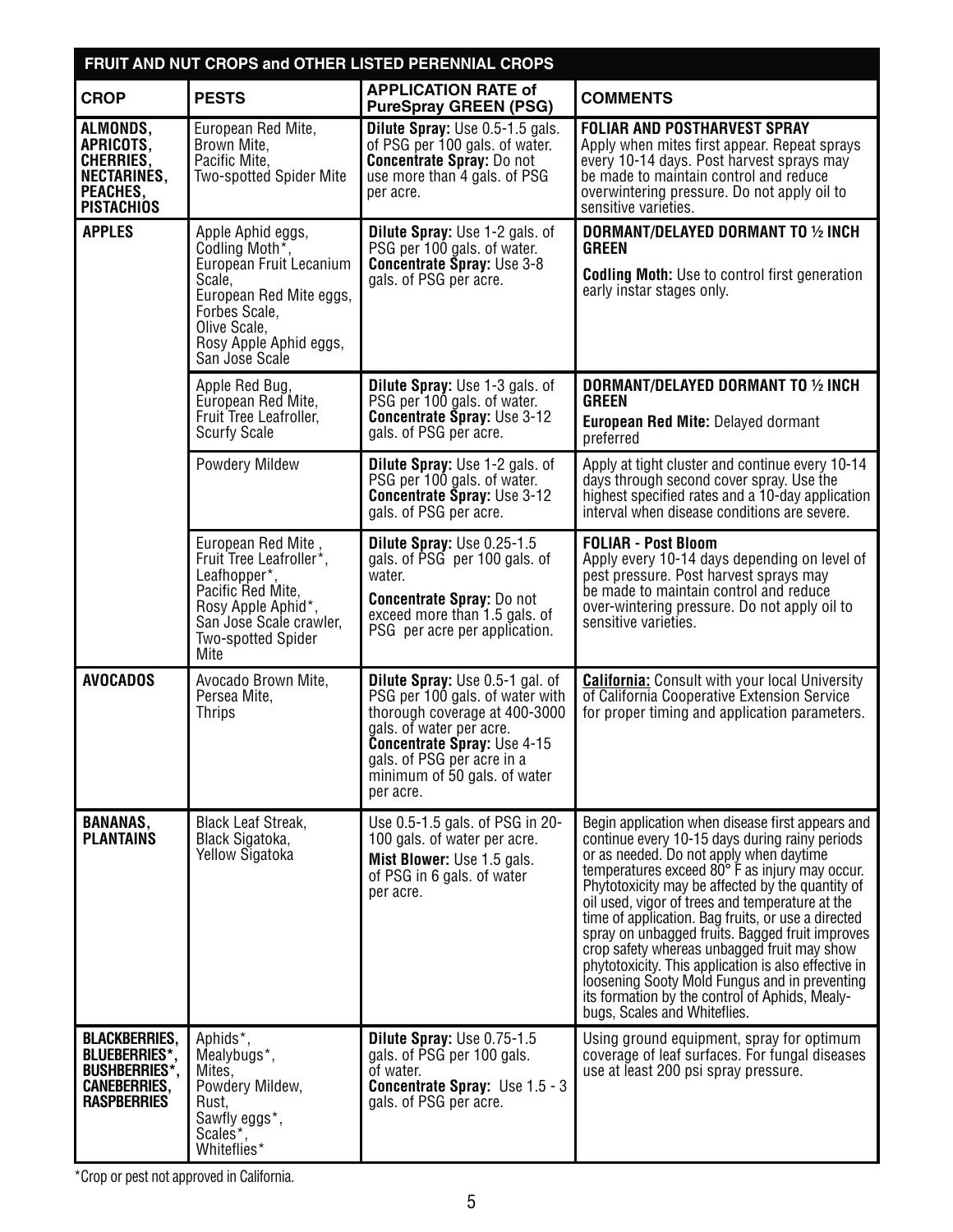| FRUIT AND NUT CROPS and OTHER LISTED PERENNIAL CROPS |                                                                                                 |                                                                                                                                              |                                                                                                                                                                                                                                                           |  |
|------------------------------------------------------|-------------------------------------------------------------------------------------------------|----------------------------------------------------------------------------------------------------------------------------------------------|-----------------------------------------------------------------------------------------------------------------------------------------------------------------------------------------------------------------------------------------------------------|--|
| <b>CROP</b>                                          | <b>PESTS</b>                                                                                    | <b>APPLICATION RATE of</b><br><b>PureSpray GREEN (PSG)</b>                                                                                   | <b>COMMENTS</b>                                                                                                                                                                                                                                           |  |
| <b>COFFEE</b>                                        | <b>Green Scale</b>                                                                              | <b>Concentrate Spray: Use 3-6</b><br>gals. of PSG per acre. Use<br>only water as a diluent.                                                  | Apply when insects appear and treat as necessary at<br>30-60 day intervals. Do not exceed 18 gals. of oil per<br>acre in a growing season. Do not apply within 30 days of<br>harvest when berries are handpicked. Oil residues make<br>picking difficult. |  |
| <b>FIGS</b>                                          | Fig Scale                                                                                       | <b>Dilute Spray:</b> Use 1-3 gals. of<br>PSG per 100 gals. of water.                                                                         | DORMANT/DELAYED DORMANT                                                                                                                                                                                                                                   |  |
|                                                      | Mealybug,<br>Mites.<br>Scale                                                                    | <b>Dilute Spray:</b> Use 1-2 gals. of<br>PSG per 100 gals. of water.<br><b>Concentrate Spray:</b><br>Use $2 - 6$ gals. of $PSG$<br>per acre. | <b>FOLIAR</b>                                                                                                                                                                                                                                             |  |
| <b>GRAPES</b>                                        | Botrytis,<br>Leafhopper <sup>*</sup> ,<br>Mealybug,<br>Mites,<br>Powdery Mildew,<br>Whiteflies* | Use $0.5 - 2$ gals. of PSG<br>per acre depending on pest<br>pressure.                                                                        | <b>DORMANT AND FOLIAR</b><br>Using ground equipment, spray for optimum coverage of<br>leaf surfaces. Repeat sprays every 10-14 days.<br>Do not tank-mix oil and copper more than once/season.<br>Do not use copper and oil together with fruit present.   |  |
|                                                      |                                                                                                 |                                                                                                                                              | For Powdery Mildew: Make first application pre-bloom<br>and continue every 10 days to 3 weeks depending on<br>level of disease pressure. Use 2 gals, of product per acre<br>at 10-day intervals when disease conditions are severe.                       |  |
|                                                      |                                                                                                 |                                                                                                                                              | For Botrytis Bunch Rot: Initiate sprays at bloom and<br>repeat prior to bunch closing and véraison. Final applica-<br>tion at harvest if needed. Use 2 gals. of product per acre<br>when disease conditions are severe.                                   |  |
|                                                      |                                                                                                 |                                                                                                                                              | For Table Grapes: Oil will remove the bloom on grapes.<br>Do not spray table grapes within 2 weeks of harvest.                                                                                                                                            |  |
| <b>KIWI</b>                                          | Greedy Scale,<br>Latania Scale,<br>Oleander Scale.<br>San Jose Scale                            | <b>Concentrate Spray: Use 4-6</b><br>gals. of PSG per acre                                                                                   | Do not apply after budbreak. Do not use on weak or<br>stressed vines, or where soil moisture is inadequate.<br>Use 6 gallon rate when scale populations are high.                                                                                         |  |
| <b>MANGO</b>                                         | <b>Mites</b>                                                                                    | <b>Concentrate Spray: Use</b><br>1-1.5 gals. of PSG per acre                                                                                 | Apply every 2-3 weeks as necessary depending on level<br>of pest pressure.                                                                                                                                                                                |  |
|                                                      | Powdery Mildew                                                                                  |                                                                                                                                              | Begin application before bloom. Repeat at bloom and every<br>2-3 weeks as necessary.                                                                                                                                                                      |  |
| <b>OLIVES</b>                                        | <b>Black Scale,</b><br>Oleander Scale,<br>Olive (Parlatoria) Scale                              | Use 1-1.5 gals. of PSG per<br>100 gals. of water at 400-1500<br>gals. of water per acre.                                                     | POSTBLOOM AND POST HARVEST                                                                                                                                                                                                                                |  |
|                                                      | <b>Mites</b>                                                                                    | Use 1.5 gals. of PSG per 100<br>gals. of water at 400-1500<br>gals. of water per acre.                                                       | PREBLOOM TO POSTBLOOM BUCKSHOT                                                                                                                                                                                                                            |  |
| <b>PAPAYA</b>                                        | Mites.<br>Papaya Ringspot Virus,<br>Powdery Mildew                                              | <b>Concentrate Spray: Use 0.75-</b><br>1.5 gals. of PSG per acre.                                                                            | For Powdery Mildew/Mites: Spray every 10-14 days<br>depending on the level of pest pressure.<br>For Virus: Initiate spray when seeds are germinated. Spray<br>weekly using 400 psi spray pressure and ceramic hollow<br>cone nozzles.                     |  |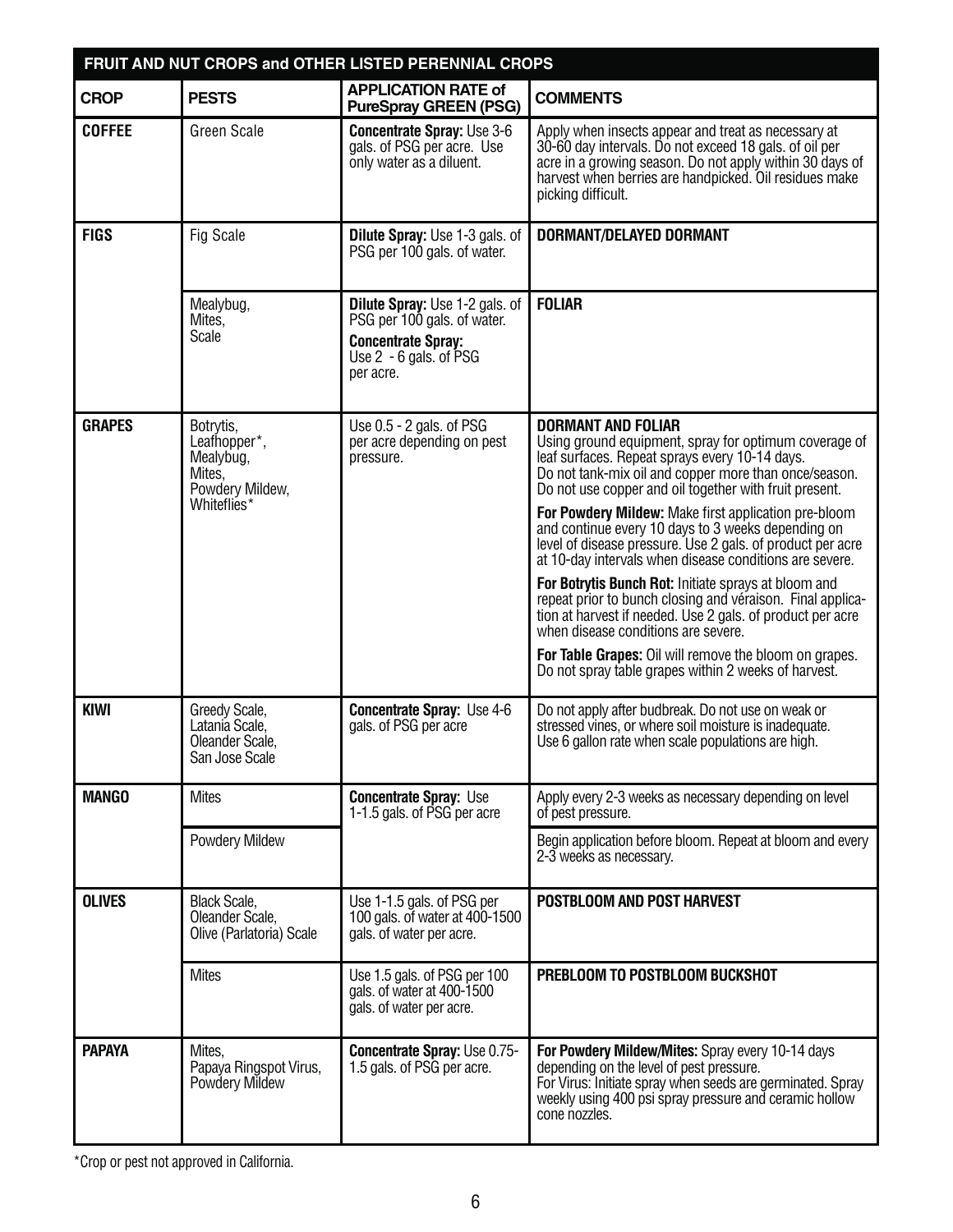|                         | FRUIT AND NUT CROPS and OTHER LISTED PERENNIAL CROPS                                                                                                                                                                                       |                                                                                                                                                                          |                                                                                                                                                                                                                                                                           |  |
|-------------------------|--------------------------------------------------------------------------------------------------------------------------------------------------------------------------------------------------------------------------------------------|--------------------------------------------------------------------------------------------------------------------------------------------------------------------------|---------------------------------------------------------------------------------------------------------------------------------------------------------------------------------------------------------------------------------------------------------------------------|--|
| <b>CROP</b>             | <b>PESTS</b>                                                                                                                                                                                                                               | <b>APPLICATION RATE of</b><br><b>PureSpray GREEN (PSG)</b>                                                                                                               | <b>COMMENTS</b>                                                                                                                                                                                                                                                           |  |
| <b>PEARS</b>            | Codling Moth*,<br>European Fruit Lecanium<br>Scale,<br>European Red Mite eggs,<br>Olive Scale,<br>Pear Psylla,<br>San Jose Scale                                                                                                           | <b>Dilute Spray:</b> Use 1-2 gals. of<br>PSG per 100 gals. of water.<br><b>Concentrate Spray: Use 3-8 gals.</b><br>of PSG per acre.                                      | DORMANT/DELAYED DORMANT<br>(up to and including petal fall)<br>Pear Psylla: Apply before eggs are laid.<br><b>Codling Moth:</b> Use to control first generation early<br>instar stages only.                                                                              |  |
|                         | Fruit Tree Leafroller.<br>Pear Leaf Blister Mite                                                                                                                                                                                           | <b>Dilute Spray: Use 1-3 gals. of</b><br>PSG per 100 gals. of water.<br><b>Concentrate Spray: Use 3-12</b><br>gals. of PSG per acre.                                     | <b>DORMANT/ DELAYED DORMANT</b><br>(up to and including petal fall)                                                                                                                                                                                                       |  |
|                         | Powdery Mildew*                                                                                                                                                                                                                            | <b>Dilute Spray: Use 1-2 gals. of</b><br>PSG per 100 gals. of water.<br><b>Concentrate Spray: Use 3-12</b><br>gals. of PSG per acre.                                     | Apply at bud burst and continue every 10-14 days. Use<br>the highest specified rates and a 10-day application<br>interval when disease conditions are severe.                                                                                                             |  |
|                         | European Red Mite,<br>Italian Pear Scale<br>crawlers*,<br>Leafhopper*,<br>Pacific Red Mite,<br>Pear Psylla,<br>San Jose Scale crawlers,<br><b>Two-spotted Spider Mite</b>                                                                  | Dilute Spray: Use 0.25-1.5 gals.<br>of PSG per 100 gals. of water.<br><b>Concentrate Spray: Do not</b><br>exceed more than 1.5 gals. of<br>PSG per acre per application. | <b>FOLIAR - Post Bloom</b><br>Do not exceed more than 1.5 gals. of oil per acre per<br>application for SUMMER treatments.<br>Post harvest applications may be made to maintain<br>control and reduce over-wintering inoculum. Do not<br>apply oil to sensitive varieties. |  |
| <b>PECANS</b>           | Aphid eggs,<br>Mite eggs,<br>Scale                                                                                                                                                                                                         | <b>Dilute Spray: Use 2-3 gals. of</b><br>PSG per 100 gals. of water.<br><b>Concentrate Spray: Use 6-8</b><br>gals. of PSG per acre.                                      | Apply from dormancy until buds first break.<br>Use the lowest specified rate of product when trees<br>are in a weakened condition.                                                                                                                                        |  |
| <b>PINEAPPLE</b>        | Bud Moth,<br>Chinese Rose Beetle,<br>Mealybugs                                                                                                                                                                                             | <b>Spray</b> - Use 1-2 gals. of PSG<br>per 100 gals. of water.<br>Dip - Use 1-2 gals. of PSG in<br>100 gals. of water. Dip for 30<br>seconds.                            | Allow fruit to dry for 1 hour before being stored.                                                                                                                                                                                                                        |  |
| PLUMS,<br><b>PRUNES</b> | Aphid eggs,<br>Black Scale,<br>Brown Mite eggs,<br>European Fruit<br>Lecanium Scale,<br>European Red Mite<br>eggs,<br>Frosted Scale,<br><b>Fruit Tree Leafroller</b><br>eggs,<br>Olive Scale,<br>San Jose Scale,<br>Tent Caterpillar eggs* | <b>Dilute Spray: Use 1-3 gals. of</b><br>PSG per 100 gals. of water.<br><b>Concentrate Spray: Use 6-8</b><br>gals. of PSG per acre.                                      | <b>DORMANT/DELAYED DORMANT TO GREEN TIP</b><br>Preferred times of application for European Fruit<br>Lecanium Scale and European Red Mite eggs are<br>Green Tip to Delayed Dormant, and for San Jose<br>Scale are Dormant, Delayed Dormant to Green Tip.                   |  |
|                         | Cottony Peach Scale,<br><b>Terrapin Scale</b>                                                                                                                                                                                              | <b>Dilute Spray: Use 2-3 gals. of</b><br>PSG per 100 gals. of water.<br>Concentrate Spray: Use 8-12<br>gals. of PSG per acre.                                            | DORMANT/DELAYED DORMANT TO GREEN TIP                                                                                                                                                                                                                                      |  |
|                         | Brown Mite,<br>European Red Mite,<br>Pacific Mite,<br><b>Two-spotted Spider Mite</b>                                                                                                                                                       | Dilute Spray: Use 0.5-1.5 gals.<br>of PSG per 100 gals. of water.<br><b>Concentrate Spray: Do not</b><br>use more than 4 gals. of PSG<br>per acre.                       | <b>FOLIAR</b><br>Some varieties of plums and prunes may be injured<br>by oil sprays. Check for tolerance prior to treatment.<br>Do not apply to trees lacking moisture.<br>Post harvest sprays may be made to maintain                                                    |  |
|                         |                                                                                                                                                                                                                                            |                                                                                                                                                                          | control and reduce over-wintering pressure. Do not<br>apply oil to sensitive varieties.<br>Oil may remove waxy bloom.                                                                                                                                                     |  |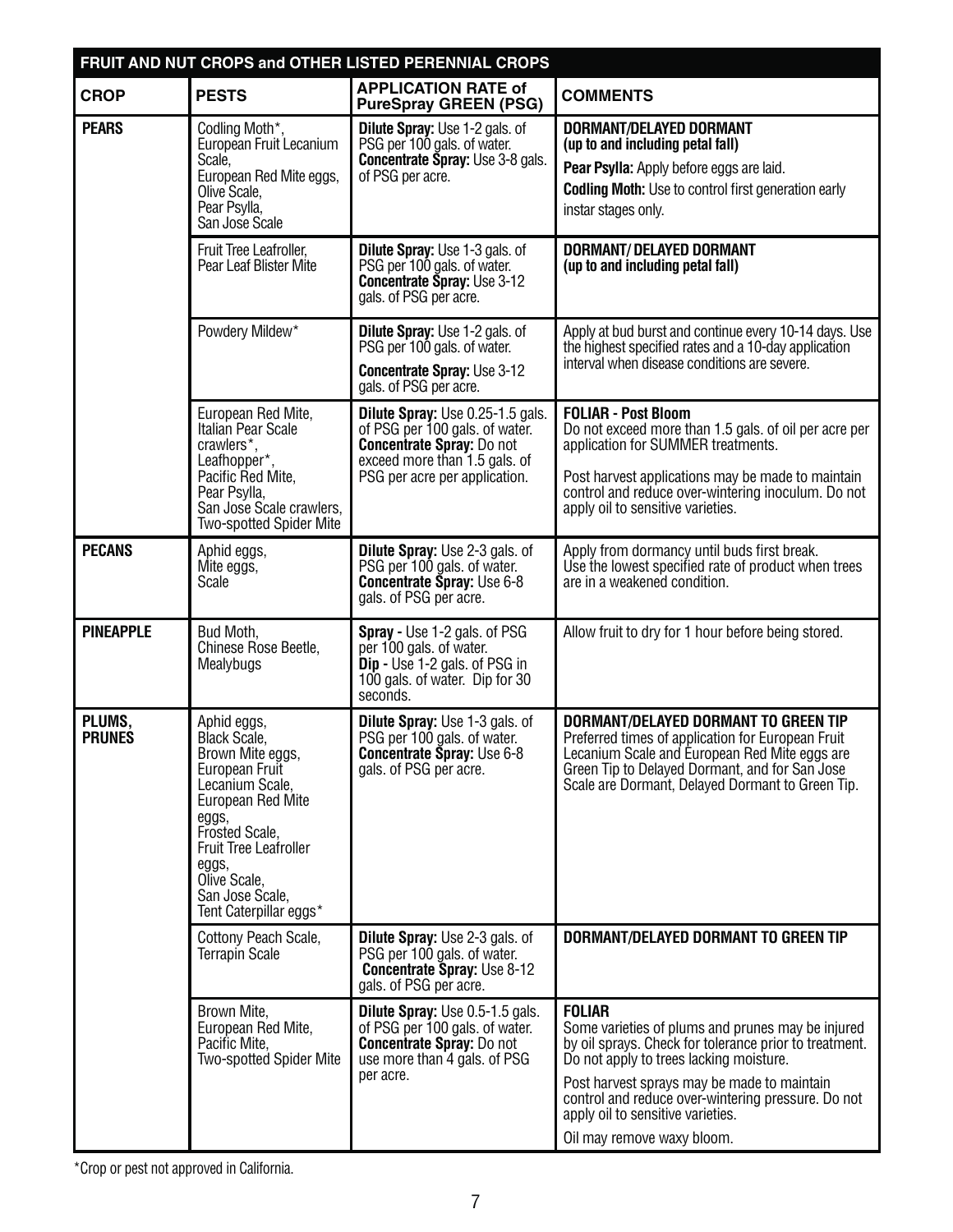|                     | FRUIT AND NUT CROPS and OTHER LISTED PERENNIAL CROPS                                                                                                                                                                                                             |                                                                                            |                                                                                                                                                                                                                                                             |  |
|---------------------|------------------------------------------------------------------------------------------------------------------------------------------------------------------------------------------------------------------------------------------------------------------|--------------------------------------------------------------------------------------------|-------------------------------------------------------------------------------------------------------------------------------------------------------------------------------------------------------------------------------------------------------------|--|
| <b>CROP</b>         | <b>PESTS</b>                                                                                                                                                                                                                                                     | <b>APPLICATION RATE of</b><br><b>PureSpray GREEN (PSG)</b>                                 | <b>COMMENTS</b>                                                                                                                                                                                                                                             |  |
| <b>POMEGRANATE</b>  | Use 2-3 gals. of PSG per 100<br>Aphid eggs,<br>Black Scale,<br>gals. of water at 50-300 gals.<br>of water per acre.<br>Brown Scale,<br><b>European Red Mite</b><br>eggs,<br>Frosted Scale,<br><b>Mealy Bugs</b><br>Olive Scale,<br>San Jose Scale,<br>Soft Scale |                                                                                            | DORMANT/DELAYED DORMANT<br>Apply during winter when leaves are not present.                                                                                                                                                                                 |  |
|                     | Aphids.<br>Mealy Bugs,<br>Powdery Mildew*,<br>Scale crawlers*,<br>Spider Mites,<br>Whiteflies                                                                                                                                                                    | Use 1-3 gals. of PSG per 100<br>gals. of water at 50-300 gals.<br>of water per acre.       | <b>FOLIAR</b><br>Spray every 2-3 weeks depending on pest<br>pressure.                                                                                                                                                                                       |  |
| <b>STRAWBERRIES</b> | Aphids*,<br>Botrytis,<br>Leafminers*,<br>Mites.<br>Powdery Mildew,<br>Sawfly <sup>*</sup> ,<br>Scale,<br>Whiteflies                                                                                                                                              | Use 0.75-1.5 gals. of PSG per<br>100 gals. of water at 100-200<br>gals. of water per acre. | Spray at no less than 400 psi using ceramic<br>spray nozzles.                                                                                                                                                                                               |  |
| <b>WALNUTS</b>      | <b>Black Scale,</b><br>Calico Scale,<br><b>European Fruit</b><br>Lecanium Scale,<br>European Red Mite<br>eggs,<br>Frosted Scale,<br>Olive Scale,<br>San Jose Scale,<br>Walnut Aphid eggs                                                                         | Use 4-6 gals. of PSG per acre<br>at 200-500 gals. of water<br>per acre.                    | <b>DELAYED DORMANT</b><br>Use only on trees that have not suffered from<br>lack of moisture at anytime during the growing<br>season. Trees must be fully dormant. Do not<br>apply to orchards where soil moisture is low. Do<br>not apply after husk split. |  |
|                     | Soft Scales,<br><b>Spider Mites</b>                                                                                                                                                                                                                              | Use 4-6 gals. of PSG per acre<br>at 200-500 gals. of water<br>per acre.                    | <b>FOLIAR</b><br>Do not apply after husk split. Do not spray oil<br>sensitive varieties.                                                                                                                                                                    |  |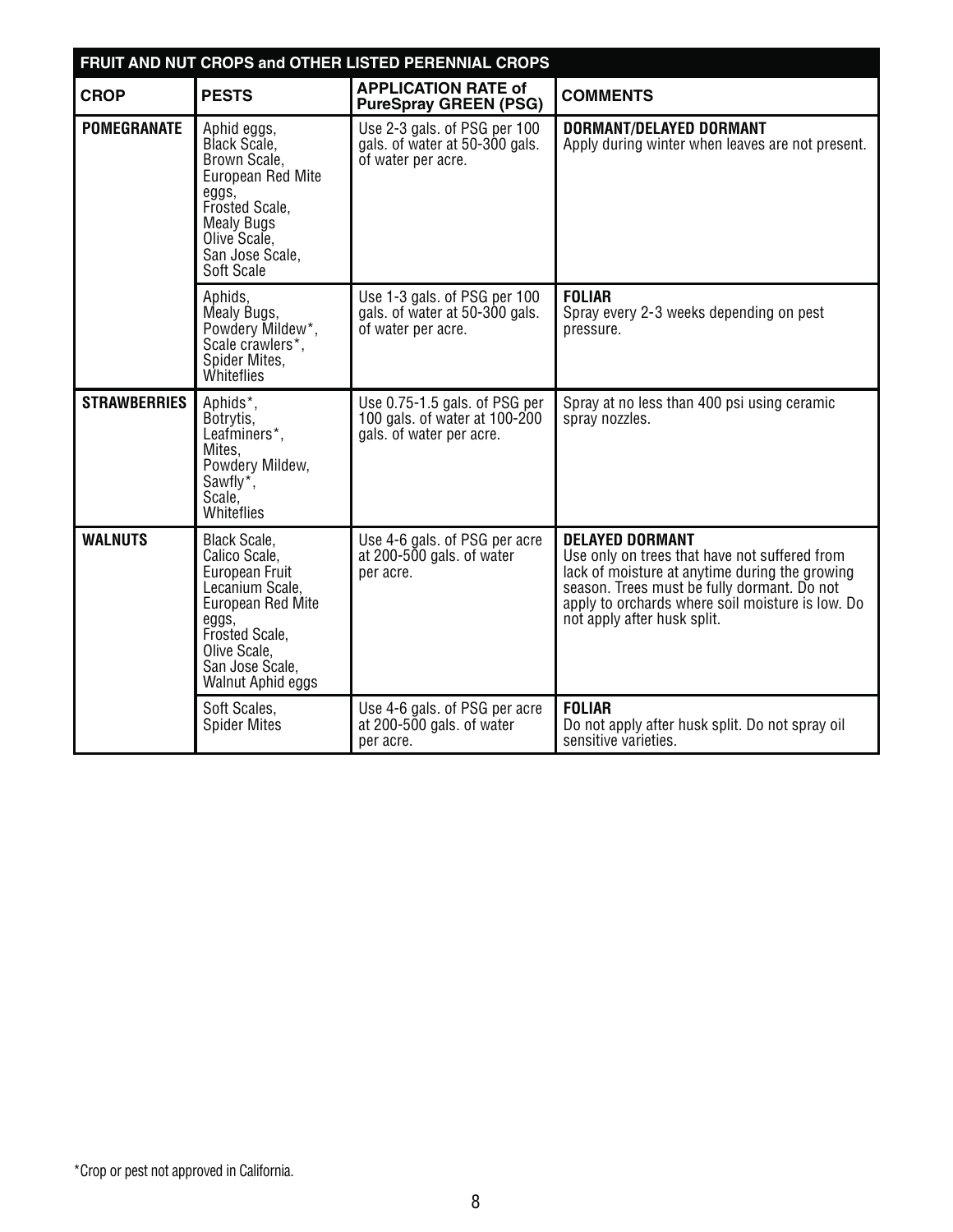| <b>CITRUS (California Only)</b>                                                                                                                  |                                                                                                                                                                                                                                  |                                                                                                                                                                                                                                                                                                                                          |                                                                                                                                                                                                                                                                                                                                                                                                                                                                                                                                                                                                                                                                                                  |
|--------------------------------------------------------------------------------------------------------------------------------------------------|----------------------------------------------------------------------------------------------------------------------------------------------------------------------------------------------------------------------------------|------------------------------------------------------------------------------------------------------------------------------------------------------------------------------------------------------------------------------------------------------------------------------------------------------------------------------------------|--------------------------------------------------------------------------------------------------------------------------------------------------------------------------------------------------------------------------------------------------------------------------------------------------------------------------------------------------------------------------------------------------------------------------------------------------------------------------------------------------------------------------------------------------------------------------------------------------------------------------------------------------------------------------------------------------|
| <b>CROP</b>                                                                                                                                      | <b>PESTS</b>                                                                                                                                                                                                                     | <b>APPLICATION RATE of</b><br><b>PureSpray GREEN (PSG)</b>                                                                                                                                                                                                                                                                               | <b>COMMENTS</b>                                                                                                                                                                                                                                                                                                                                                                                                                                                                                                                                                                                                                                                                                  |
| <b>GRAPEFRUIT,</b><br>LEMONS.<br>LIMES,<br><b>ORANGES</b><br>(Navel<br>& Valencia),<br>TANGELOS.<br><b>TANGERINES</b><br>Other citrus<br>hybrids | Black Scale,<br>Brown Scale,<br>California Red Scale,<br>Citricola Scale,<br>Citrus Bud Mite.<br>Citrus Flat Mite.<br>Citrus Red Mite.<br>Citrus Rust Mite,<br>Purple Scale,<br>Red Scale,<br>Soft Scale,<br><b>Yellow Scale</b> | Apply 0.5-1.5 gals. of PSG<br>per 100 gals. of water as<br>thorough coverage spray.<br>Alternately, use a low volume<br>spray to apply 1-10 gals. of<br>PSG per acre.<br>Apply up to 10 gals. of PSG<br>per acre on fruit bearing trees<br>up to 10 feet in height. Add 1<br>gal. per acre for each foot of<br>tree height over 10 feet. | <b>Central California, Lemons and Limes</b><br>Make applications in all months except December<br>through February.<br><b>Southern California, Coastal Lemons and Limes</b><br>Apply May and June and/or September through<br>December.<br>Southern California, Interior Lemons and Limes<br>Apply in April and May and/or September<br>through November.<br><b>Grapefruit</b><br>Make applications July through October.<br><b>Navel Oranges</b><br>Make applications July through September.<br>Valencia Oranges, Tangelos, Tangerines and<br>other citrus hybrids<br>Make applications July through October.<br><b>Oxnard Plains Area</b><br>Make applications as needed throughout the year. |

#### **Thorough coverage spray:**

Applications achieving a uniform film wetting of all portions of the tree at 250-2000 gals. of spray solution per acre. The total volume is dependent on the size of the trees. Do not exceed a maximum of 212 pounds of active ingredient (in a maximum volume of 2000 gals. of spray mix per acre) when treating citrus in California (based on thorough coverage spray, with 1.5 gals. of product mixed per 100 gals. of water).

#### **Low-volume spray:**

Applications with droplet depositions achieved on all interior and exterior parts of the tree using 10-100 gals. of spray solution per acre. Do not apply prior to or during a period of excessively high temperatures. Do not apply **PureSpray GREEN** when trees show stress. Consult with your local University of California Cooperative Extension Specialist for proper timing and spray program.

| <b>CITRUS (Florida and Texas)</b>                                 |                                                                                                                               |                                                             |                                                                                                                            |
|-------------------------------------------------------------------|-------------------------------------------------------------------------------------------------------------------------------|-------------------------------------------------------------|----------------------------------------------------------------------------------------------------------------------------|
| <b>CROP</b>                                                       | <b>PESTS</b>                                                                                                                  | <b>APPLICATION RATE of</b><br><b>PureSpray GREEN (PSG)</b>  | <b>COMMENTS</b>                                                                                                            |
| CITRONS,<br>GRAPEFRUIT,<br>LEMONS,<br>LIMES,<br><b>MANDARINS,</b> | Bud Mites,<br>Citrus Rust Mite,<br>Flat Mites,<br><b>Spider Mites</b>                                                         | Use 5-10 gals. of PSG per<br>acre. Apply as a dilute spray. |                                                                                                                            |
| ORANGES,<br>TANGELOS,<br>TANGERINES<br>Other citrus<br>hybrids    | <b>Black Soft Scale,</b><br>Brown Soft Scale,<br>Chaff Scale,<br>Glover Scale,<br>Purple Scale,<br>Red Scale,<br>Yellow Scale | Use 5-10 gals. of PSG per<br>acre. Apply as a dilute spray. | Does not control Citrus Snow Scale.                                                                                        |
|                                                                   | Blackfly,<br>Whitefly                                                                                                         | Use 5 gals. of PSG per acre.<br>Apply as a dilute spray.    |                                                                                                                            |
|                                                                   | Greasy Spot (Grape-<br>fruit)                                                                                                 |                                                             | Tank-mix with sufficient copper fungicide to<br>provide 4 lbs. per acre of metallic copper.                                |
|                                                                   | Greasy Spot (all other<br>varieties)                                                                                          | Use 5-10 gals. of PSG per<br>acre. Apply as a dilute spray. | If disease pressure is severe, tank-mix 4 lbs.<br>(metallic) copper per acre. Do not exceed 5 gals.<br>oil if copper used. |
|                                                                   | Loosening sooty mold                                                                                                          |                                                             | Use 10-gallon rate when disease pressure is heavy.                                                                         |

#### **Dilute spray:**

Apply the PureSpray GREEN application rate in up to 1500 gals. of water per acre, or 10-12 gals. per tree, to over 15 gals. per tree for large trees. Do not exceed a maximum of 159 pounds of active ingredient (in a maximum volume of 1500 gals. of spray mix per acre) when treating citrus in Florida and Texas (based on dilute spray, with 1.5 gals. of product mixed per 100 gallons of water). Improved control can be obtained when PureSpray GREEN is added to a partially filled spray tank under proper agitation and all foliage is thoroughly covered. ...continued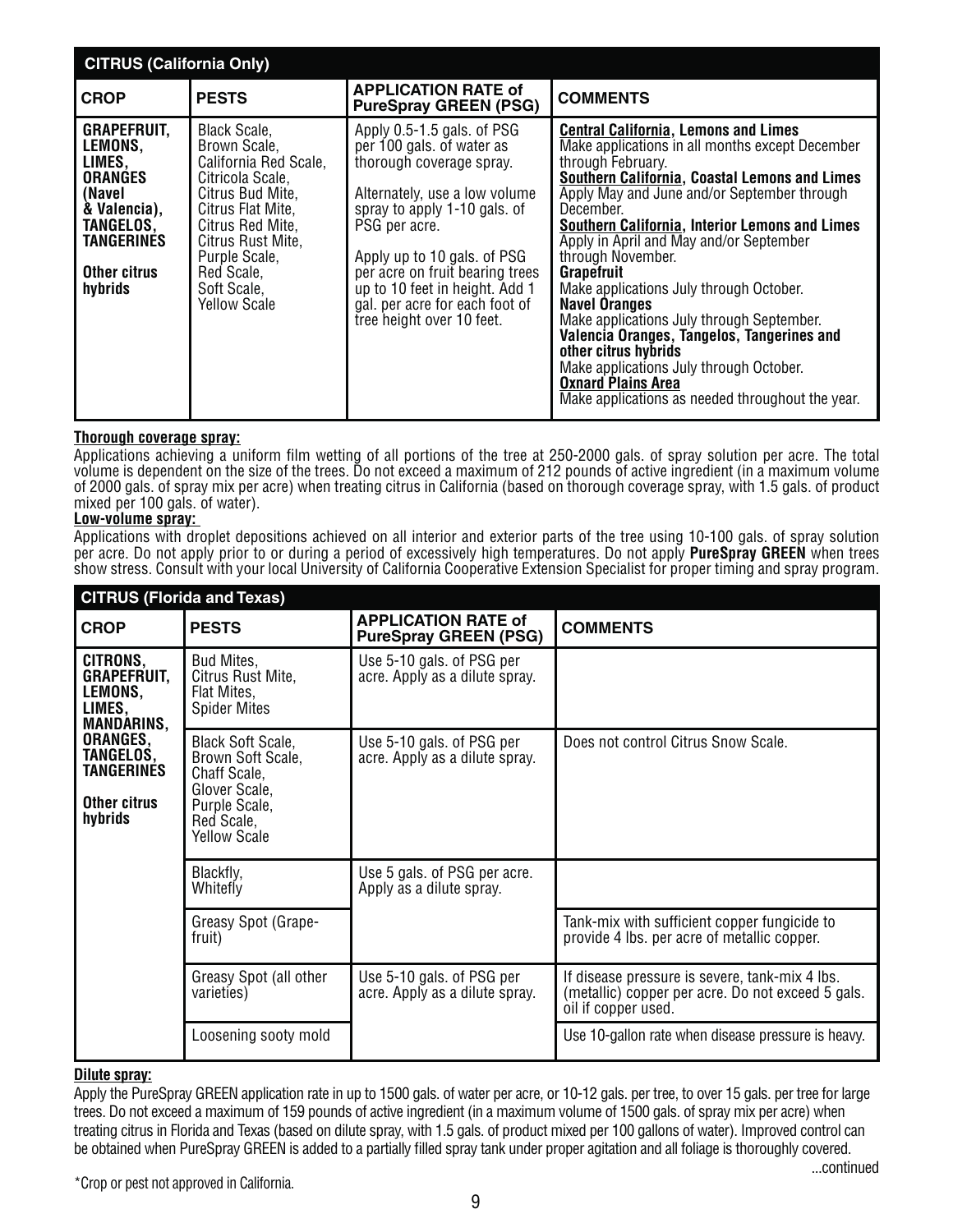#### **Precautions in the use of oil include:**

Do not apply oil spray when trees are wilting. Do not apply oil and sulfur within 3 weeks of each other in Florida or Texas. Oil spray applied after October 1 may increase susceptibility of trees to cold damage and may reduce the fruit crop the following year. Oil sprays applied in the fall may inhibit solids formation in the juice and retard coloring of fruit. Do not apply within 60 days of anticipated harvest. Sensitive foliage may be injured.

Florida growers consult the Florida Citrus Spray and Dust Schedule, or your Agricultural Experiment Station or State Extension Service Specialist for complete details on the spraying program best suited to your locale. Texas growers consult with your Agricultural Experiment Station or State Extension Specialist for complete details on the spraying program suited to your locale.

| <b>FIELD CROPS</b>                                                                                          |                                                                                                                                                              |                                                                                      |                                                                                                                                                                                                                                                             |  |
|-------------------------------------------------------------------------------------------------------------|--------------------------------------------------------------------------------------------------------------------------------------------------------------|--------------------------------------------------------------------------------------|-------------------------------------------------------------------------------------------------------------------------------------------------------------------------------------------------------------------------------------------------------------|--|
| <b>CROP</b>                                                                                                 | <b>PESTS</b>                                                                                                                                                 | <b>APPLICATION RATE of</b><br><b>PureSpray GREEN (PSG)</b>                           | <b>COMMENTS</b>                                                                                                                                                                                                                                             |  |
| <b>ALFALFA (Seed</b><br>Crop Only)*                                                                         | <b>Spider Mites</b>                                                                                                                                          | Use 0.25 gals. of PSG per<br>acre in a minimum of 20 gals.<br>water per acre.        | Use only in combination with a miticide labeled<br>for use on alfalfa. Use 0.25 gals. of oil per acre<br>in 20-30 gals. of water when used in combina-<br>tion with miticides that are labeled for use with<br>oil. Follow the label rates of the miticide. |  |
| <b>CORN (Sweet &amp;</b><br>Field)                                                                          | Aphids,<br>Armyworm,<br>Cercospora Leaf Spot*,<br>Corn Earworm,<br>Leafhopper*,<br>Leafminers,<br>Mites,<br>Rootworm,<br>Whitefly                            | Use 1-2 gals. of PSG per acre<br>in a minimum of 10 gals. of<br>water per acre.      | Spray for optimum coverage of leaf surfaces                                                                                                                                                                                                                 |  |
| <b>SUGAR BEETS</b>                                                                                          | Aphids,<br>Armyworm,<br>Cercospora Leaf Spot*,<br>Corn Earworm,<br>Leafhopper*,<br>Leafminers,<br>Mites,<br>Rootworm,<br>Whitefly                            | Use 2 gals. of PSG per acre<br>in a minimum of 10 gals. of<br>water per acre.        | Spray for optimum coverage of leaf surfaces                                                                                                                                                                                                                 |  |
| COTTON*,<br>TOBACCO <sup>*</sup>                                                                            | Aphids,<br>Beetle Larvae,<br>Cercospora,<br>Corn Rootworm,<br>Corn Earworm,<br>Fall Armyworm,<br>Leafhopper,<br>Leafminers,<br>Mites.<br>Thrips,<br>Whitefly | Use 0.75-1.0 gals. of PSG per<br>acre in a minimum of 10 gals.<br>of water per acre. | For heavy pest pressure on tobacco,<br>application rate can be increased to 2 gals. of<br>PSG per acre.                                                                                                                                                     |  |
| <b>GRASSES GROWN</b><br><b>FOR SEED*</b><br>- Bluegrass,<br>Fescues,<br>Orchardgrass,<br>Perennial Ryegrass | Mites,<br>Powdery Mildew,<br>Rust                                                                                                                            | Use 1-2 gals. of PSG per acre<br>in a minimum of 10 gals. of<br>water per acre.      | Initiate sprays in late spring, or early fall when<br>powdery mildew and rust pustules are notice-<br>able. Continue sprays every 14-21 days.                                                                                                               |  |
| HOPS*                                                                                                       | Aphids,<br>Mites,<br>Powdery Mildew,<br>Whiteflies                                                                                                           | Use 1-2 gals. of PSG per acre<br>in a minimum of 20-50 gals.<br>of water per acre.   | For powdery mildew: Initiate sprays at early<br>leaf stage. Continue sprays every 10-14 days.<br>Mite control will be effective under the same<br>spray interval as powdery mildew sprays.<br>Discontinue sprays at burr development.                       |  |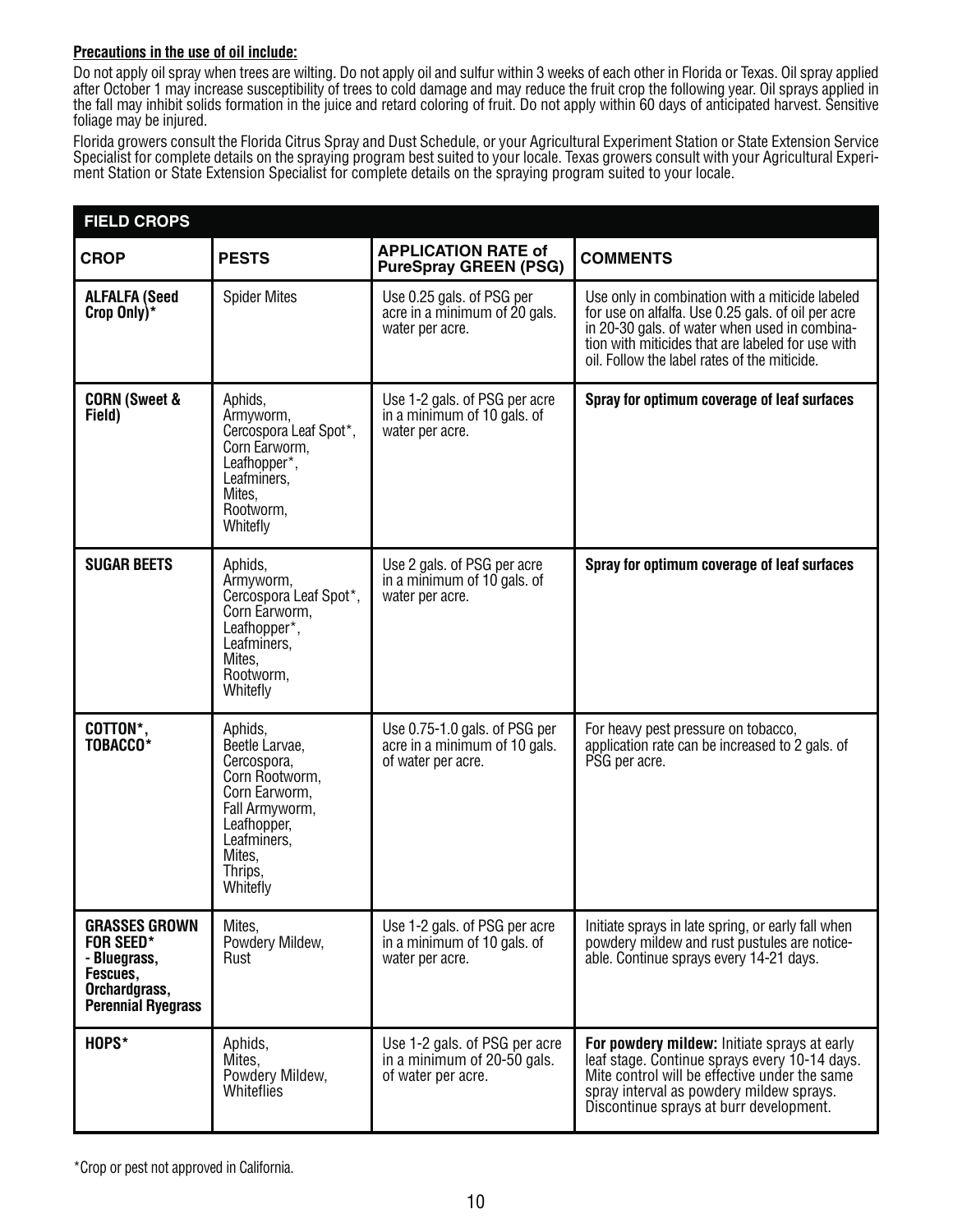| <b>VEGETABLE CROPS</b>                                                                                                                                                                                                                                                                                                                                                                                                                                                                                                                                                                                                                                                                                                                                                                                                                                                                                                                                                                                                                                                                                                                                                                                                                                                                                       |                                                                                                                                                                                                                                                                                                                                                                                                                           |                                                                |                                                                                                                                                                                                                                       |
|--------------------------------------------------------------------------------------------------------------------------------------------------------------------------------------------------------------------------------------------------------------------------------------------------------------------------------------------------------------------------------------------------------------------------------------------------------------------------------------------------------------------------------------------------------------------------------------------------------------------------------------------------------------------------------------------------------------------------------------------------------------------------------------------------------------------------------------------------------------------------------------------------------------------------------------------------------------------------------------------------------------------------------------------------------------------------------------------------------------------------------------------------------------------------------------------------------------------------------------------------------------------------------------------------------------|---------------------------------------------------------------------------------------------------------------------------------------------------------------------------------------------------------------------------------------------------------------------------------------------------------------------------------------------------------------------------------------------------------------------------|----------------------------------------------------------------|---------------------------------------------------------------------------------------------------------------------------------------------------------------------------------------------------------------------------------------|
| <b>CROP</b>                                                                                                                                                                                                                                                                                                                                                                                                                                                                                                                                                                                                                                                                                                                                                                                                                                                                                                                                                                                                                                                                                                                                                                                                                                                                                                  | <b>PESTS</b>                                                                                                                                                                                                                                                                                                                                                                                                              | <b>APPLICATION RATE of</b><br><b>PureSpray GREEN (PSG)</b>     | <b>COMMENTS</b>                                                                                                                                                                                                                       |
| ASPARAGUS,<br><b>BALSAM APPLE.</b><br><b>BALSAM PEAR.</b><br><b>BEANS</b> (including<br>Garbanzo Beans),<br>BEETS,<br><b>BITTER MELON,</b><br><b>BROCCOLI RAAB,</b><br><b>BROCCOLI,</b><br><b>BRUSSELS SPROUTS,</b><br>CABBAGE,<br><b>CABBAGE (Gai Choy),</b><br><b>CANTALOUPE,</b><br>CASABA,<br>CAULIFLOWER,<br><b>CAVALO BROCCOLI,</b><br>CELERY,<br>CHAYOTE,<br>CHINESE BROCCOLI,<br><b>CHINESE CABBAGE</b><br>(Bok Choy and Napa),<br><b>CHINESE CUCUMBER,</b><br><b>CHINESE MUSTARD</b><br><b>CHINESE OKRA,</b><br><b>CHINESE WAXGOURD,</b><br><b>CITRON MELON,</b><br>COLLARDS,<br><b>CRENSHAW MELON,</b><br><b>CUCUMBER,</b><br>CUCUZZA,<br>DASHEEN (Taro)*,<br>EGGPLANT,<br>GHERKIN,<br>GINGER*,<br>GINSENG*,<br><b>GOLDEN PERSHAW</b><br>MELON,<br>HECHIMA,<br><b>HERBS AND SPICES*</b><br>(Curly Leaf Basil,<br>Lemon Balm),<br><b>HONEY BALLS,</b><br><b>HONEYDEW MELON,</b><br>HYOTAN,<br><b>JAPANESE RADISH</b><br>(Daikon)*,<br>KALE,<br>KOHLRABI,<br>LETTUCE,<br><b>MANGO MELON.</b><br>MIZUNA,<br><b>MUSTARD GREENS,</b><br><b>MUSTARD SPINACH,</b><br>OKRA*,<br>PEAS*<br>PEPPERS,<br>PERSIAN MELON,<br>POTATOES,<br>PUMPKIN,<br>RADISH,<br><b>RAPE GREENS,</b><br><b>SUMMER SQUASH,</b><br><b>SWEET POTATOES,</b><br><b>TRUE CANTALOUPE,</b><br><b>WATERMELON,</b><br><b>WINTER SQUASH</b> | Alternaria Leafspot,<br>Aphids,<br>Beetle Larvae,<br>Caterpillars,<br><b>Cucumber Mosaic</b><br>Virus,<br>Gummy Stem Blight,<br>Leafhopper,<br>Leafminers,<br>Mites,<br>Papaya Ringspot Virus,<br>Pepper Mottle Virus,<br>Potato Leafroll Virus,<br>Potato Virus Y,<br>Powdery Mildew,<br>Rust,<br>Thrips,<br>Tobacco Etch Virus.<br><b>Watermelon Mosaic</b><br>Virus 2,<br>Whitefly,<br>Zucchini Yellow Mosaic<br>Virus | Use 0.75-1.5 gals. of PSG per<br>acre in 20-50 gals. of water. | When using PureSpray GREEN to<br>control insect-transmitted diseases,<br>use higher pressure (minimum 100<br>psi) and ceramic hollow cone nozzles,<br>and spray once or twice weekly<br>depending on the rapid growth of<br>the crop. |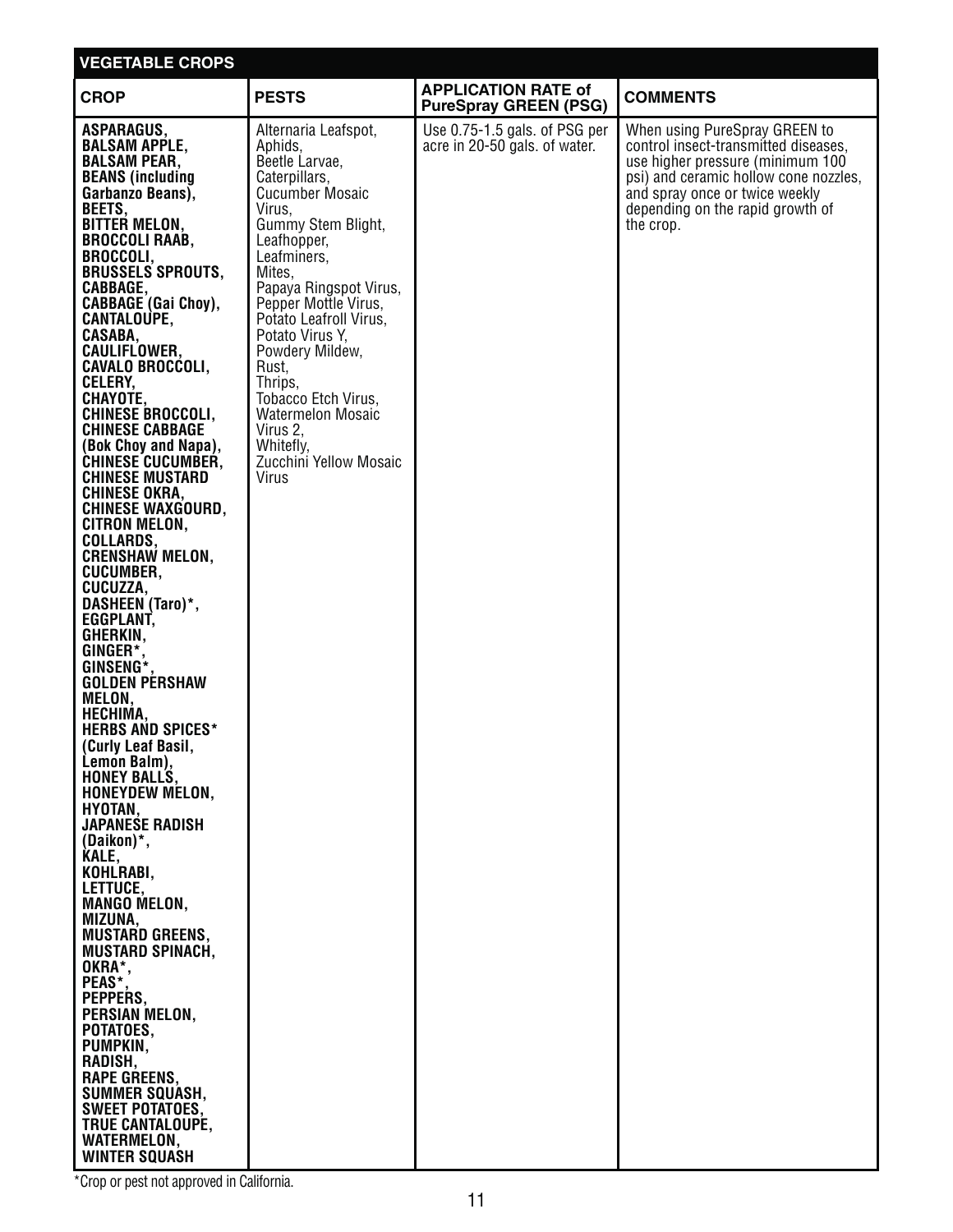| <b>VEGETABLE CROPS</b>                                                                                                                        |                                                                                                                                                                                                                                                                                                                                                                                                                                                                                                                                                    |                                                                                           |                                                                                                                                                                                                                                                                                                       |
|-----------------------------------------------------------------------------------------------------------------------------------------------|----------------------------------------------------------------------------------------------------------------------------------------------------------------------------------------------------------------------------------------------------------------------------------------------------------------------------------------------------------------------------------------------------------------------------------------------------------------------------------------------------------------------------------------------------|-------------------------------------------------------------------------------------------|-------------------------------------------------------------------------------------------------------------------------------------------------------------------------------------------------------------------------------------------------------------------------------------------------------|
| <b>CROP</b>                                                                                                                                   | <b>PESTS</b>                                                                                                                                                                                                                                                                                                                                                                                                                                                                                                                                       | <b>APPLICATION RATE of</b><br><b>PureSpray GREEN (PSG)</b>                                | <b>COMMENTS</b>                                                                                                                                                                                                                                                                                       |
| GARLIC*,<br>LEEKS*,<br>ONIONS*<br>(Dry Bulb and<br>Green),<br>SHALLOTS*                                                                       | Flower Thrips,<br>Leaf Miner flies,<br>Onion Maggot flies,<br>Onion Thrips,<br>Seedcorn Maggot flies,<br><b>Western Flower Thrips</b>                                                                                                                                                                                                                                                                                                                                                                                                              | Use 0.5 - 1.5 gals. of PSG per<br>acre in a minimum of 20-50<br>gals. of water per acre.  | Make applications when pests appear and repeat<br>as necessary to maintain control. This product may<br>be used with other registered insecticides, such as<br>pyrethroids, to improve control of thrips. Follow all<br>label precautions and directions for use on other<br>registered insecticides. |
| <b>CHINESE</b><br>ARTICHOKE*<br>(Japanese<br>Artichoke),<br>CILANTRÓ*,<br><b>HERBS AND</b><br><b>SPICES*</b><br>(Mexican<br>Oregano,<br>Mint) | Alternaria Leafspot,<br>Aphids,<br>Beetle Larvae,<br>Caterpillars,<br><b>Cucumber Mosaic Virus,</b><br>Gummy Stem Blight,<br>Leafhopper,<br>Leafminers,<br>Mites.<br>Papaya Ringspot Virus,<br>Pepper Mottle Virus,<br>Pepper Psyllids,<br>Potato Leafroll Virus.<br>Potato Virus Y,<br>Tobacco Etch Virus,<br>Powdery Mildew,<br>Rust,<br>Thrips,<br><b>Watermelon Mosaic</b><br>Virus 2,<br>Whitefly,<br>Zucchini Yellow Mosaic<br><b>Virus</b>                                                                                                  | Use 1-2 gals. of PSG per acre<br>in a minimum of 20-50 gals.<br>of water.                 | When using PureSpray GREEN to control<br>insect-transmitted diseases, use higher pressure<br>(minimum 100 psi) and ceramic hollow cone<br>nozzles, and spray once or twice weekly depending<br>on the rapid growth of the crop.                                                                       |
| <b>TOMATOES</b>                                                                                                                               | Alternaria Leafspot,<br>Aphids,<br>Army Worm*,<br>Beetle Larvae,<br><b>Cucumber Mosaic</b><br>Virus*,<br>Fruit Worm*,<br>Gummy Stem Blight,<br>Horn Worm <sup>*</sup> ,<br>Leafhopper,<br>Leafminers,<br>Lygus Bug*,<br>Mites,<br>Papaya Ringspot Virus*,<br>Pepper Mottle Virus*,<br>Potato Leafroll Virus*,<br>Potato Virus Y*,<br>Powdery Mildew,<br>Rust,<br>Stink Bug*,<br>Thrips,<br>Tobacco Etch Virus*,<br><b>Watermelon Mosaic</b><br>Virus 2*,<br>Tomato Pin Worm*,<br>Tomato Psyllid*,<br>Whitefly,<br>Zucchini Yellow Mosaic<br>Virus* | Use 0.75-1.5 gals. of PSG per<br>100 gals. of water at 20-150<br>gals. of water per acre. | When using PureSpray GREEN to control<br>insect-transmitted diseases, use higher pressure<br>(minimum 100 psi) and ceramic hollow cone<br>nozzles, and spray once or twice weekly depending<br>on the rapid growth of the crop.                                                                       |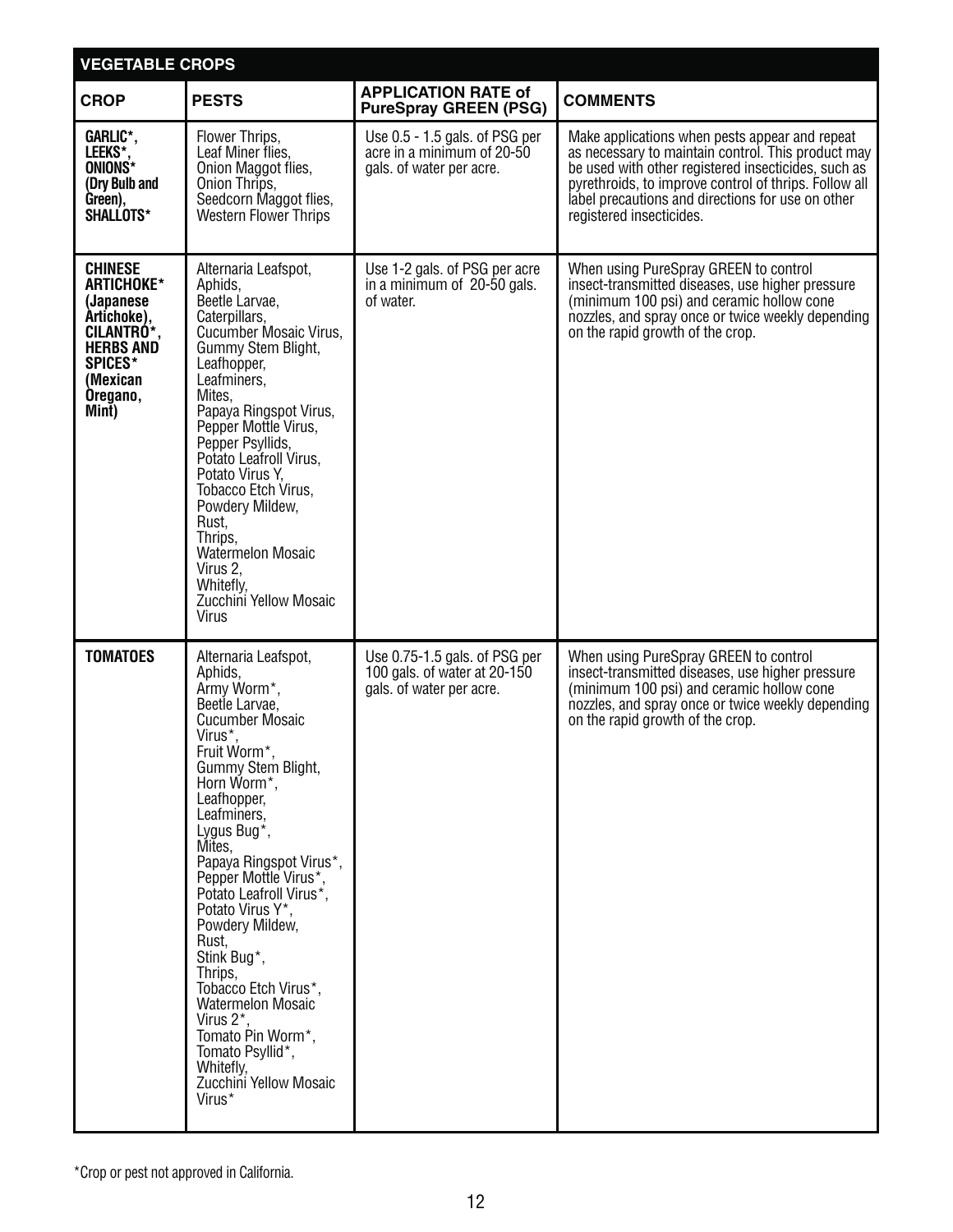| <b>NON-BEARING FRUIT TREES</b>                         |                       |                                                                         |                                                                  |
|--------------------------------------------------------|-----------------------|-------------------------------------------------------------------------|------------------------------------------------------------------|
| <b>PLANT</b>                                           | <b>PESTS</b>          | <b>APPLICATION RATE of</b><br>PureSpray GREEN (PSG)                     | <b>COMMENTS</b>                                                  |
| APPLE*.<br><b>CHERRY*.</b><br>PEACH*,<br><b>PEAR</b> * | <b>Mites</b>          | <b>Dilute Spray: Use 1-2</b><br>gals. of PSG per 100 gals.<br>of water. | Apply every 10-14 days.                                          |
|                                                        | <b>Powdery Mildew</b> | <b>Dilute Spray: Use 1-2</b><br>gals. of PSG per 100 gals.<br>of water. | Spray before disease first appears. Apply every<br>$10-14$ days. |

| <b>COMMERCIAL TREES</b>      |                                                                                   |                                                                             |                                                                                                                                                                                                                                      |
|------------------------------|-----------------------------------------------------------------------------------|-----------------------------------------------------------------------------|--------------------------------------------------------------------------------------------------------------------------------------------------------------------------------------------------------------------------------------|
| <b>PLANT</b>                 | <b>PESTS</b>                                                                      | <b>APPLICATION RATE of</b><br><b>PureSpray GREEN (PSG)</b>                  | <b>COMMENTS</b>                                                                                                                                                                                                                      |
| <b>CHRISTMAS</b><br>TREES ** | Adelgids,<br>Aphids,<br>Scale (soft & hard)<br>(immature),<br><b>Spider Mites</b> | <b>Dilute Spray: Use 1.5-2.5</b><br>gals. of PSG per 100 gals.<br>of water. | <b>WINTER DORMANT</b><br>Use 1.5 gals of oil per 100 gals. on sensitive<br>plants such as Cryptomeria, Smoke Tree,<br>Chamaecypris, Juniper, Japanese Holly and<br>Spruce. Tendency toward sensitivity: Red Cedar<br>and Douglas Fir |
|                              |                                                                                   | <b>Dilute Spray: Use 0.5-1.5</b><br>gals. of PSG per 100 gals.<br>of water. | <b>FOLIAR</b><br>Use 0.5 gals of oil per 100 gals, on sensitive<br>plants such as Cryptomeria, Smoke Tree,<br>Chamaecypris, Juniper, Japanese Holly and<br>Spruce. Tendency toward sensitivity: Red Cedar<br>and Douglas Fir         |

\*\* This product removes the glaucous (blue) bloom from such evergreens as Colorado Blue Spruce and Koster Spruce.

| <b>ORNAMENTALS</b>                                                                              |                                                                                                                                                                                                                                                                                                                                                                                |                                                                                          |                                                                                                                                                                                          |
|-------------------------------------------------------------------------------------------------|--------------------------------------------------------------------------------------------------------------------------------------------------------------------------------------------------------------------------------------------------------------------------------------------------------------------------------------------------------------------------------|------------------------------------------------------------------------------------------|------------------------------------------------------------------------------------------------------------------------------------------------------------------------------------------|
| <b>PLANT</b>                                                                                    | <b>PESTS</b>                                                                                                                                                                                                                                                                                                                                                                   | <b>APPLICATION RATE of</b><br><b>PureSpray GREEN (PSG)</b>                               | <b>COMMENTS</b>                                                                                                                                                                          |
| <b>FLOWERING</b><br><b>AND FOLIAGE</b><br><b>PLANTS</b><br><b>INCLUDING</b><br><b>ROSES AND</b> | Adelgids,<br>Aphids,<br>Blackspot.<br>Eriophyid Mites,<br>Gall Mites.<br>Honey Locust Plant Bug,<br>Lace Bug,<br>Leaf Beetle Larvae,<br>Leafminer (non-larvae),<br>Leafrollers.<br>Mealybugs,<br>Powdery Mildew,<br>Psyllids (immature),<br>Red Mites.<br>Sawfly (larvae),<br>Scales (immature),<br>Spider Mites,<br>Webworms,<br>Whiteflies,<br>Young larvae/<br>Caterpillars | Use 2-3 gals. of PSG per 100<br>gals. of water in 100-250 gals.<br>of water per acre.    | <b>DORMANT</b><br>Do not spray during flowering.                                                                                                                                         |
| <b>OTHER FLOW-</b><br><b>ERING</b><br><b>SHRUBS</b>                                             |                                                                                                                                                                                                                                                                                                                                                                                | Use 0.75-2 gals. of PSG per<br>100 gals. of water at 100-250<br>gals. of water per acre. | <b>FOLIAR</b><br>For blackspot and powdery mildew control<br>during the summer do not exceed 1.5 gals, of oil<br>per 100 gals. of water.<br>Do not spray during flowering.               |
| <b>FOLIAGE OR-</b><br><b>NAMENTALS &amp;</b><br><b>BEDDING</b>                                  | Adelgids,<br>Aphids                                                                                                                                                                                                                                                                                                                                                            | Use 2-3 gals. of PSG per 100<br>gals. of water in 50-150 gals.<br>of water per acre.     | <b>DORMANT</b>                                                                                                                                                                           |
| <b>PLANTS</b>                                                                                   |                                                                                                                                                                                                                                                                                                                                                                                | Use 0.75-2 gals. of PSG per<br>100 gals. of water in 50-150<br>gals. of water per acre.  | <b>FOLIAR</b><br>Determine application safety during bloom<br>period for each individual species of plant to be<br>treated by conducting a small test.<br>Do not spray during flowering. |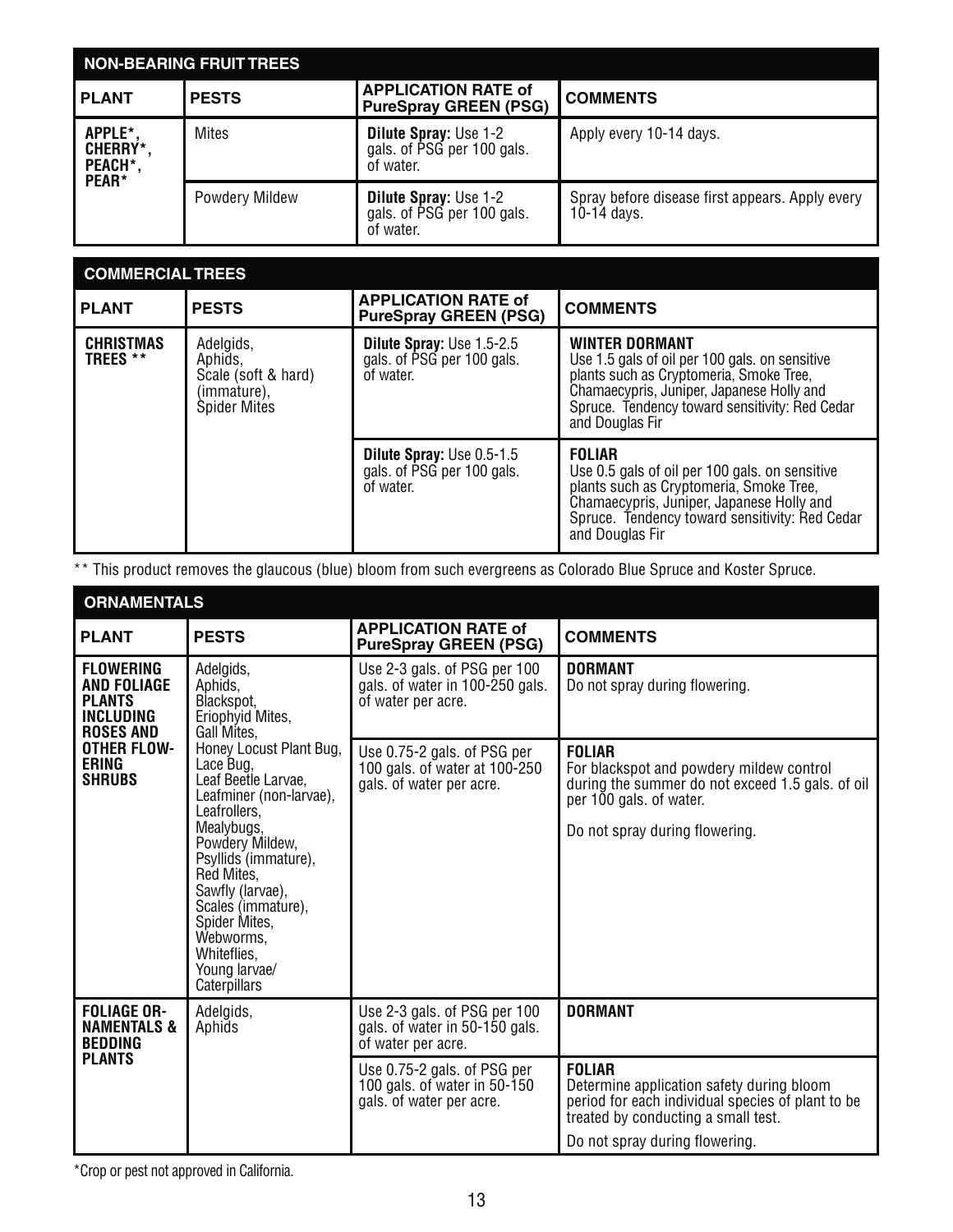| <b>ORNAMENTALS</b>                                                                                                                                                                                                                                                                                                                                                                                                                                                                                                             |                                                                                                      |                                                                                          |                                                                                                                                                                                                                                                                                                                                                                                                                                                                                                                                                                                                                                                                                                                                                                                                                                                                                                                                                                                                                     |
|--------------------------------------------------------------------------------------------------------------------------------------------------------------------------------------------------------------------------------------------------------------------------------------------------------------------------------------------------------------------------------------------------------------------------------------------------------------------------------------------------------------------------------|------------------------------------------------------------------------------------------------------|------------------------------------------------------------------------------------------|---------------------------------------------------------------------------------------------------------------------------------------------------------------------------------------------------------------------------------------------------------------------------------------------------------------------------------------------------------------------------------------------------------------------------------------------------------------------------------------------------------------------------------------------------------------------------------------------------------------------------------------------------------------------------------------------------------------------------------------------------------------------------------------------------------------------------------------------------------------------------------------------------------------------------------------------------------------------------------------------------------------------|
| <b>PLANT</b>                                                                                                                                                                                                                                                                                                                                                                                                                                                                                                                   | <b>PESTS</b>                                                                                         | <b>APPLICATION RATE of</b><br><b>PureSpray GREEN (PSG)</b>                               | <b>COMMENTS</b>                                                                                                                                                                                                                                                                                                                                                                                                                                                                                                                                                                                                                                                                                                                                                                                                                                                                                                                                                                                                     |
| <b>SHADE TREES**,</b><br>Adelgids,<br><b>ORNAMENTAL</b><br>Aphids.<br>TREES**,<br>Black Spot,<br><b>SHRUBS</b><br>Eriophyid Mites,<br>(INCLUDING<br>Gall Mites.<br><b>CONIFERS.</b><br><b>Hemlock Wooly</b><br><b>DECIDUOUS</b><br>Adelgids,<br><b>AND</b><br><b>BROADLEAF</b><br>Lace Bug,<br><b>EVERGREENS &amp;</b><br>Leaf Beetle Larvae,<br>WOODY<br><b>ORNAMENTALS)</b><br>Leafrollers,<br>Mealybugs,<br>crepe myrtle),<br>Psyllids (immature),<br>Red Mites,<br>Sawfly (larvae),<br>Scales (immature),<br>Spider Mites, | Honey Locust Plant Bug,<br>Leafminer (non-larvae),<br>Powdery Mildew (on<br>Webworms,<br>Whiteflies. | Use 2-3 gals. of PSG per 100<br>gals. of water at 100-500 gals.<br>of water per acre.    | <b>DORMANT</b><br>Use a 2-week application interval. Do not spray<br>when there is obvious moisture deficit in leaves,<br>or the plant is under stress. For fall dormant ap-<br>plications, reduce rate to 2 gals. oil per 100 gals.<br>water and limit use only to: American Red Oak,<br>Japanese Black Pine, Dogwood, Weeping Cherry,<br>Cornelian Cherry, Crabapple, Norway Maple,<br>Purple Plum.<br><b>NOTE:</b> This product may cause discoloration<br>of Blue Spruce. Do not use on conifers or ferns<br>not tolerant to oil sprays (e.g. Alberta Dwarf<br>Spruce). Use enough spray solution to completely<br>penetrate the leaf canopy and cover both top and<br>bottom of all of the leaves and stems until wet but<br>without significant runoff.<br>Always use lower dosage or test spray oil<br>sensitive plants such as Cryptomeria, Smoke<br>Tree, Chamaecypris, Juniper, Japanese Holly and<br>Spruce. Tendency toward sensitivity: Red Cedar<br>and Douglas Fir<br>Do not spray during flowering. |
|                                                                                                                                                                                                                                                                                                                                                                                                                                                                                                                                | Young larvae/<br>Caterpillars                                                                        | Use 0.75-2 gals. of PSG per<br>100 gals. of water in 100-500<br>gals. of water per acre. | <b>FOLIAR Blackspot and Powdery Mildew:</b><br>During the summer do not exceed 2 gals. of oil<br>per 100 gals. of water.<br>Use a 2-week application interval. Do not spray<br>when there is obvious moisture deficit in leaves,<br>or the plant is under stress.<br><b>NOTE:</b> This product may cause discoloration of<br>Blue Spruce. Do not use on conifers or ferns not<br>tolerant to oil sprays (e.g. Alberta Dwarf Spruce).<br>Use enough spray solution to completely<br>penetrate the leaf canopy and cover both top and<br>bottom of all of the leaves and stems until wet<br>but without significant runoff.<br>Always use lower dosage or test spray oil<br>sensitive plants such as Cryptomeria, Smoke<br>Tree, Chamaecypris, Juniper, Japanese Holly and<br>Spruce. Tendency toward sensitivity: Red Cedar<br>and Douglas Fir<br>Do not spray during flowering.                                                                                                                                     |

\*\* This product removes the glaucous (blue) bloom from such evergreens as Colorado Blue Spruce and Koster Spruce.

#### **GREENHOUSES AND CONTAINERS AND INTERIORSCAPES**

**Frequency of Application:** For the pests listed, use once a week initially, and then as the pest is controlled, decrease the frequency to every 2-3 weeks as needed. Determine application safety during bloom period for each individual species of plant to be treated by conducting a small test. Some plants are more sensitive to oil treatments if any of the following conditions are present when application is made: High humidity (74%), an overcast<br>or cloudy day, inadequate air flow, a small greenhouse where the su

| <b>GREENHOUSES AND CONTAINERS AND INTERIORSCAPES</b>                                                                                                                         |                                                                                                                        |                                                                                              |                                                                                                                                                                                                    |
|------------------------------------------------------------------------------------------------------------------------------------------------------------------------------|------------------------------------------------------------------------------------------------------------------------|----------------------------------------------------------------------------------------------|----------------------------------------------------------------------------------------------------------------------------------------------------------------------------------------------------|
| <b>PLANT</b>                                                                                                                                                                 | <b>PESTS</b>                                                                                                           | <b>APPLICATION RATE of</b><br><b>PureSpray GREEN (PSG)</b>                                   | <b>COMMENTS</b>                                                                                                                                                                                    |
| AGERATUM,<br><b>CROWN OF THORNS,</b><br>DIEFFENBACHIA,<br>FERNS.<br>FICUS,<br>LISIANTHUS,<br>ORCHID,<br>PALMS,<br>PETUNIA.<br>POINSETTIA,<br>SCHEFFLERA,<br><b>SUNFLOWER</b> | Aphids,<br>Fungus Gnats,<br>Leafminers,<br>Mealybugs,<br>Scales (soft & hard),<br>Spider Mites,<br>Thrips,<br>Whitefly | Use $0.5-1$ gals. of PSG<br>per 100 gals. of water<br>in 100-200 gals. of water<br>per acre. | <b>FOLIAR</b><br>Due to varietal differences in response to a<br>treatment of this product at the labeled<br>rate, conduct a small test on 1 or 2 plants<br>of the specific variety to be treated. |

\*Crop or pest not approved in California.\*Crop or pest not approved in California.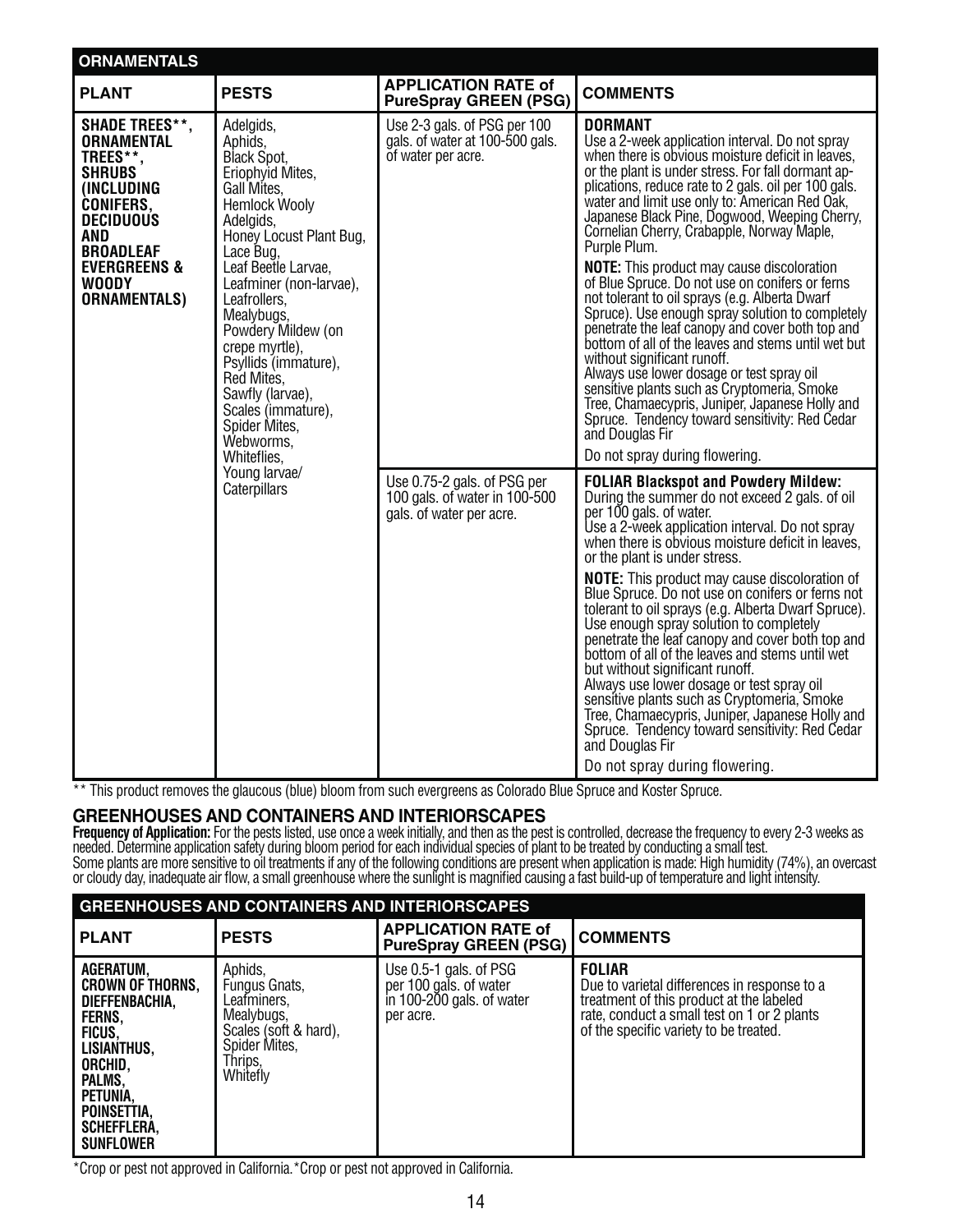| <b>GREENHOUSES AND CONTAINERS AND INTERIORSCAPES</b>                                                                                                                                                                                                                                                                                                                                                                                                                                                                                                                                    |                                                                                                                                           |                                                                                       |                                                                                                                                                                                                    |
|-----------------------------------------------------------------------------------------------------------------------------------------------------------------------------------------------------------------------------------------------------------------------------------------------------------------------------------------------------------------------------------------------------------------------------------------------------------------------------------------------------------------------------------------------------------------------------------------|-------------------------------------------------------------------------------------------------------------------------------------------|---------------------------------------------------------------------------------------|----------------------------------------------------------------------------------------------------------------------------------------------------------------------------------------------------|
| <b>PLANT</b>                                                                                                                                                                                                                                                                                                                                                                                                                                                                                                                                                                            | <b>PESTS</b>                                                                                                                              | <b>APPLICATION RATE of</b><br><b>PureSpray GREEN (PSG)</b>                            | <b>COMMENTS</b>                                                                                                                                                                                    |
| AGLAONEMA,<br>ASTER,<br><b>AZALEAS,</b><br><b>BEGONIAS,</b><br><b>BROWALLIA,</b><br>CAMELLIAS,<br><b>CARNATION.</b><br>CELOSIA,<br><b>CHRYSANTHEMUM.</b><br>COLEUS.<br>COSMOS.<br><b>CREPE MYRTLE,</b><br><b>DUSTY MILLER,</b><br><b>EASTER LILIES.</b><br><b>FUCHSIA.</b><br><b>GARDENIAS.</b><br>GERBERA,<br><b>HELICHRYSUM,</b><br><b>HIBISCUS FOLIAGE,</b><br>HYDRANGEA,<br><b>IMPATIENS,</b><br><b>JADE PLANT,</b><br>MARIGOLD,<br><b>NEW GUINEA</b><br><b>IMPATIENS,</b><br>NICOTONIA,<br>PHILODENDRON,<br>PORTULACA,<br><b>REIGER BEGONIAS,</b><br>SNAPDRAGON,<br><b>ZINNIAS</b> | Aphids,<br>Fungus Gnats,<br>Leafminers,<br>Mealybugs,<br>Powdery Mildew*<br>Scales (soft & hard),<br>Spider Mites,<br>Thrips.<br>Whitefly | Use 1-2 gals. of PSG per 100<br>gals. of water at 100-200 gals.<br>of water per acre. | <b>FOLIAR</b><br>Due to varietal differences in response to a<br>treatment of this product at the labeled rate,<br>conduct a small test on 1 or 2 plants of the<br>specific variety to be treated. |
| <b>LEAF POLISH</b><br><b>FOR HARDY</b><br><b>PLANTS</b>                                                                                                                                                                                                                                                                                                                                                                                                                                                                                                                                 |                                                                                                                                           | Use 1 gal. of PSG per 100 gals.<br>of water.                                          | <b>FOLIAR</b><br>Wipe upper and lower sides of leaf until fully<br>covered.                                                                                                                        |

# **CONDITIONS OF SALE AND LIMITATIONS OF WARRANTY AND LIABILITY**

It is impossible to eliminate all risks inherently associated with the use of this product. Crop injury, ineffectiveness, or other unintended consequences may result because of such factors as weather conditions, presence of other materials, or the manner of use or application, all of which are beyond the control of Intelligro, the manufacturer or seller. All such risks shall be assumed by the buyer. To the extent permitted by applicable law neither Intelligro, the manufacturer, or seller shall be liable for consequential, special or indirect damages resulting from the use or handling of this product. Except as provided by applicable laws or except as warranted by this label, Intelligro, the manufacturer or seller makes no warranties, guarantees, or representations of any kind, either express or implied, or by usage of trade, statutory or otherwise, with regard to the product sold, including, but not limited to, merchantability, fitness for a particular purpose, use or eligibility of the product for any particular trade usage. Except as provided by applicable laws, buyer's or user's exclusive remedy, and Intelligro, the manufacturer's or seller's total liability, shall be for damages not exceeding the cost of the product.

#### **MADE IN CANADA (MAY CONTAIN IMPORTED PARTS) FOR INTELLIGRO 2310 LAKESHORE ROAD WEST, MISSISSAUGA, ONTARIO, CANADA L5J 1K2** TM Trademark of Suncor Energy Inc. Used under license.